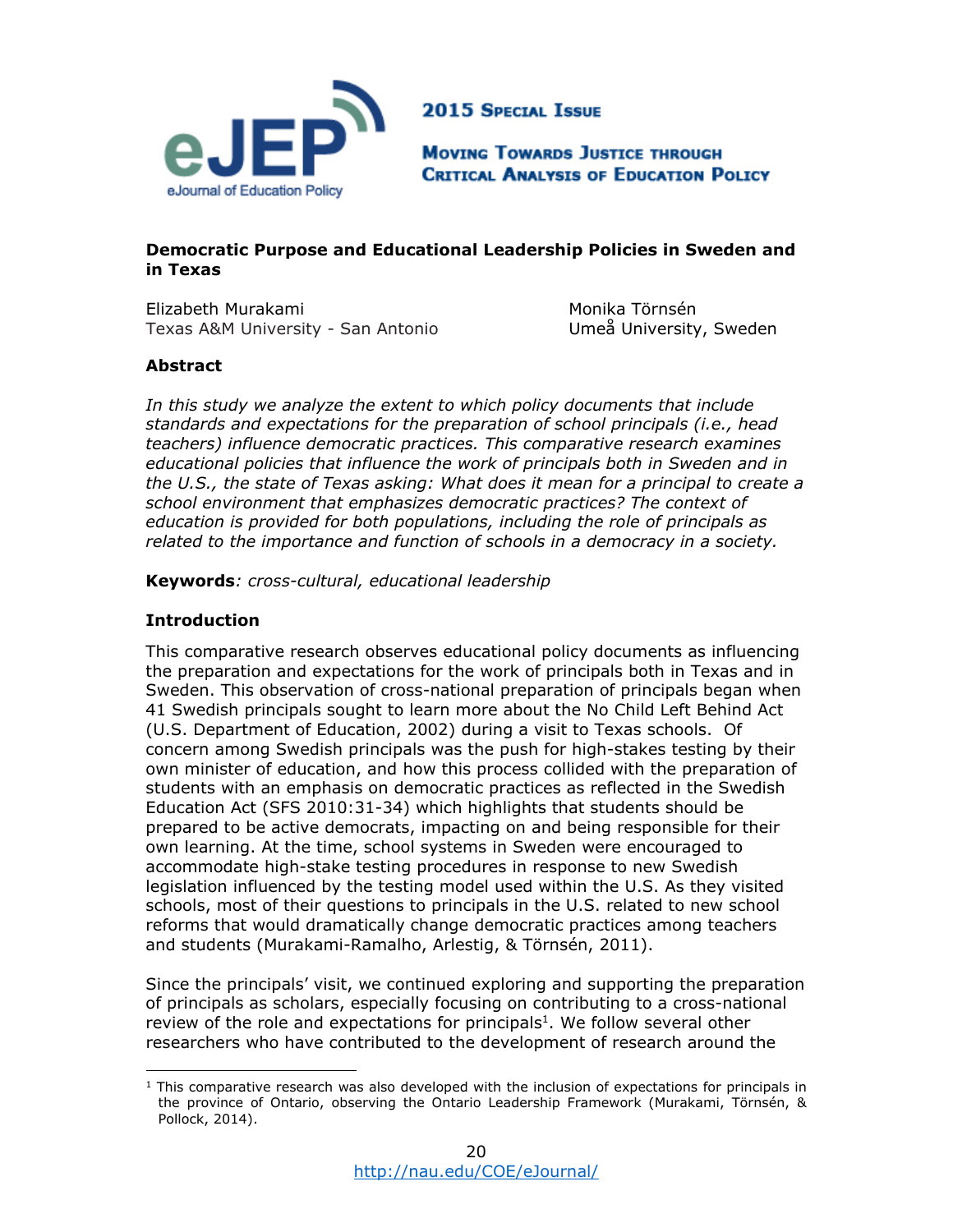preparation of principals with attention to common practices at a global level (Anderson, 2009; Fullan, 2002; Hallinger, 2003; Heck & Hallinger, 2014; Day & Leithwood, 2007; Dimmock & Walker, 2005; Leithwood, 2012; Leithwood & Riehl, 2005; Matthews & Crow, 2010; Ylimaki & Jacobson, 2013). This study focuses on a document analysis of standards and expectations for principals as influencing democratic practices in schools. This comparative research examines educational policies that influence the work of principals (i.e., head teachers in Sweden) both in Sweden and in the state of Texas asking: To what extent standards and expectations for school principals include democratic practices in schools? When analyzing these policy documents, we considered the preparation of principals in addressing common societal issues across countries, like the changing demographics due to the movement of peoples across countries, economic downturns, and subsequent consequences in education (Noah & Eckstein, 1969; Halpin, 1994; Halpin & Troyna, 1995; Phillips & Ochs, 2003).

As comparative scholars, we observe that, during the last two decades, a global movement of economic, cultural, and political forces have affected both the U.S. and Swedish societies. Since the 1990s and most particularly in the twenty-first century, these forces influenced revisions in expectations for principals, with implications for principals to be responsible for school processes and results(Daun, 2003). In Texas, the expectations and standards for principals have been revised in 2009. Later in 2012, there was a push to link student performance with principal leadership (Texas Education Agency, 2012) resulting in an evaluation process for school principals, which directly affects the performance and stability of principals in the state. Coincidentally, expectations for the preparation of principals in Sweden were also updated in 2009 through their Leadership Training Programme, formulated by the National Agency for Education (Skolverket, 2009). Interestingly, policy-makers and officials in charge of re-designing these standards are known for observing other countries, in efforts to observe international exchanges to improve local schooling.

Policy documents guiding the expectations and standards of principals include key roles in influencing the preparation of students, teachers, and families through democratic practices. As a result, this study is motivated by previous research indicating that an emphasis on democracy in the field of education is not unique, but actively pursued by other countries (Glaeser, Ponzetto and Shleifer, 2007; Holmes, 1979). This research analyzes standards and expectations policies for school principals, not only as influencing democratic practices in schools, but also as impacting the role of leaders in a democratic society. Through the lens of democratic practices (Tenuto, 2012), we observe political aims expressed within its' national educational goals—organized to develop democracy in schools and consequently in society.

### **Democratic Practices and Cross-Cultural Studies in Educational Leadership**

In their positions, principals are expected to support students in their academic achievement, support teachers in preparing to improve their pedagogy, and they are also expected to support families in the community, with the intent of guiding students toward their future. Through schooling, principals also model a democratic working environment—one in which principals and teachers prepare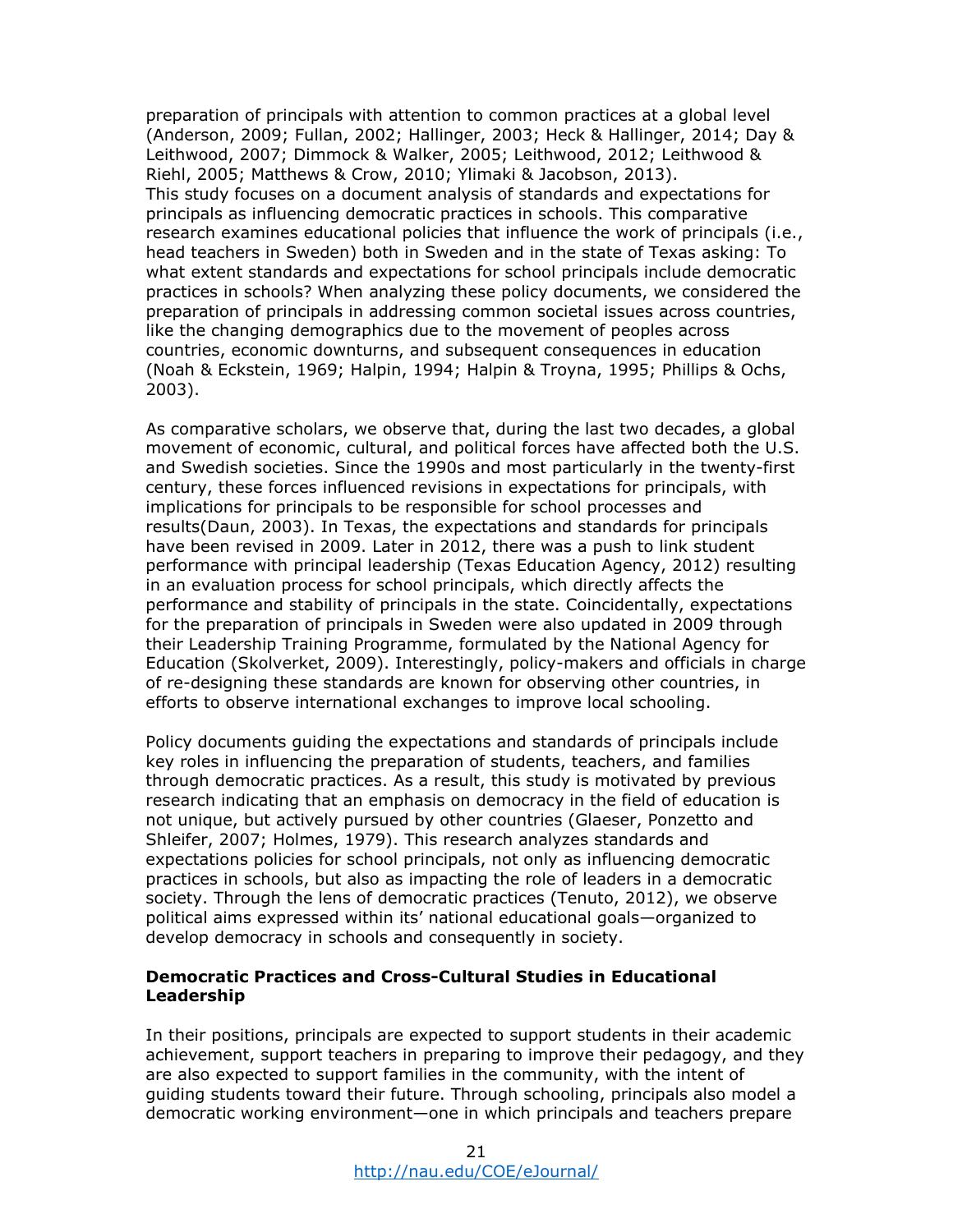students to become "active citizens and contributors to a democratic society" (Tenuto, 2014, p. 3). In modeling democratic practices, Tenuto argues that schools nurture the foundation of democratic principles, not only through classes and socialization of students, but also with educational leaders and teachers modeling democratic practices in their profession, their workplace, and with their students.

Educational leaders' responsibility in developing democratic practices, according to Tenuto (2014), relate to fostering a school culture that includes five areas that encourage shared collaboration: (a) sharing purpose (a higher purpose, a culture of care, and participation in community); (b) sharing data (in order to develop professional learning communities (PLCs), teachers as researchers, and enhanced collaboration); (c) Sharing expertise (through teachers professional communities (TPCs), research-based practices, and encouraging collegiality); (d) sharing leadership (through collaborative leadership, nurturing teachers as leaders, developing instructional leadership, and genuine empowerment); and finally, (e) sharing responsibility (through civic responsibility, leadership for social justice, and increased levels of commitment) (p.1). Tenuto determined these areas as key characteristics in the democratic professional practice in education (DPPC), which conclusions encompassed a review of research developed by contemporary scholars in the field of educational leadership.

Significant to this study is Dimmock and Walker's (2000) assertion in the beginning of this century, that educational leadership research was conspicuously absent of considering significant connections with its' local context, defined by its societal culture and influence on theory, policy, and practice. They argued that "societal culture holds the potential to be a powerful analytical tool with which to lay the foundation for developing a new branch of educational leadership, management, and policy" (p. 138). They advocated for the need of research as focused on comparative and international educational leadership and management. In this light, comparative educational leadership research would reveal significant implications for each country's purpose and intent, and differences across expectations for educational leaders could be further explained. These comparative studies reveal how educational policies and practices are crafted and borrowed from other countries to the improvement of localized concerns.

Principals are guided in their preparation by standards and expectations designed by local and national policies. Nonetheless, each country presents different contexts and ways of negotiating these problems, including borrowing ideas and philosophies from other countries to resolve local issues. These unique contexts have their own national characters, socioeconomic, political, and sociocultural issues. However, with new shifts come new ideas. Each country follows their democratic goals, coupled with aspired economic growth, and adapt new ideas to meet the needs of their new generation of citizens. Re-crafting standards and expectations for school principals, for those involved in developing educational policies, may involve blending local and global philosophies and ideologies, adapting it into their local context (Day & Leithwood, 2007). These are significant considerations in the examination of expectations affecting the work of principals, their preparation, and professional development.

#### **Review of Literature**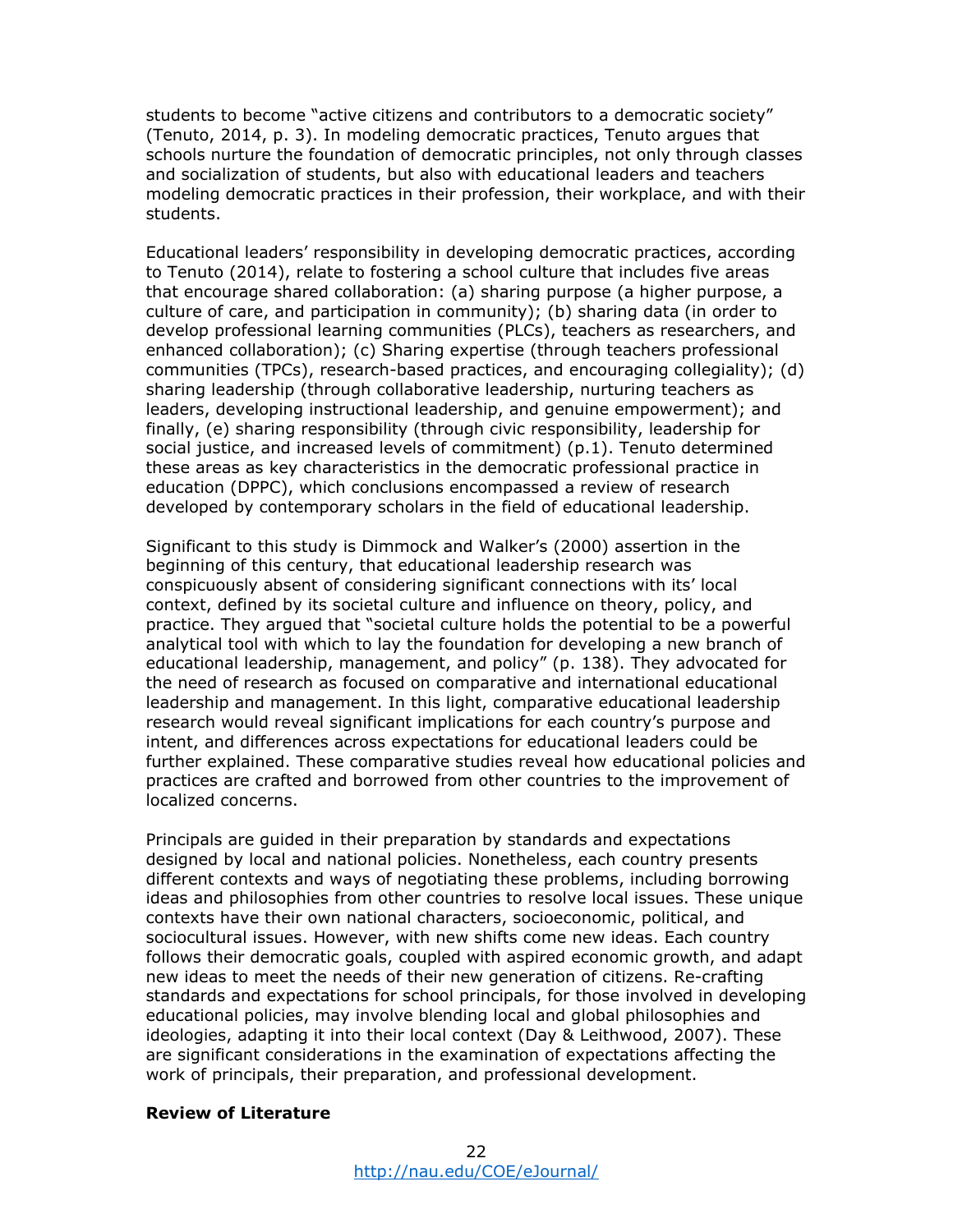The recent updates in the standards and expectations for principals in both Sweden and Texas suggest that the nature and role of the principal's job has evolved in the past decades. Experts in international educational leadership such as Johnson, Möller, Ottesen, Pashiardis, Savvides, & Vedoy (2011) perceive this global movement in education as influenced by a new ethical order in international economic times, or what they called an international knowledge society. These scholars argue that "rapid technological innovation, mobility, and globalization have resulted in new challenges for school leaders across many countries" (p. 153).

Across the globe, scholars have been exploring common definitions for the role of principal (Leithwood & Day, 2007). In the effort to understand how principals can generate democratic spaces and school success, Leithwood & Day (2007), and other researchers in the International Successful School Principals Project (ISSPP), found, for example, that principals' roles involved setting directions, building a vision for the school, as well as setting standards and expectations for their students, families, and teachers. Based on their findings, it was possible to observe how national expectations in education could also be crafted beyond local dialogues to improve schools.

At a global level, concerns related to the improvement of schools are examined by the Organization for Economic Cooperation and Development (OECD), who since the 2000s, began conducting 3 year assessments of students in different countries, in what is known as the Programme for International Student Assessment (PISA). PISA's key findings rely on the responses of principals among other data, and presently show decade-long trends across countries, such as effective strategies and practices for student engagement, and policies and practices related to school success. In addition, PISA examines connections between school and societal inequalities (Corak, 2006), including quality of life, and social movements such as immigration (Entorf & Minoiu, 2005), which informs the scope of influence among principals. PISA results demonstrate the extent in which principals must exercise their leadership, indicating the necessity to examine international strategies that work.

The importance of principals as fostering democratic practices adds to the examination of strategies principals must implement to improve schools, to a broader purpose and responsibility of principals to create environments where democracy is exercised and modeled. This idea relates to John Dewey's emphasis of the individual as part of society (Dewey, 2010). Apple and Beane (2007) expand on Dewey's premise, explaining that values and principles of a democratic way of life exercised in schools, provide individuals with meaningful "opportunities to learn what the way of life means and how it might be led" (p. 6). Some tenets in democratic schools, according to Apple and Beane (2007) include a concern for the rights of students, a recognition of individuals in their collective capacity to create possibilities and resolve problems; the opportunity to develop critical reflection to evaluate problems, ideas, and policies; a recognition that democracy can guide the lives of people; and a recognizing the power of "the organization of social institutions to promote and extend the democratic way of life" (p. 7). In the U.S., scholars like Apple and Beane (2007) remind us that local decision-making needs to be informed and guided by state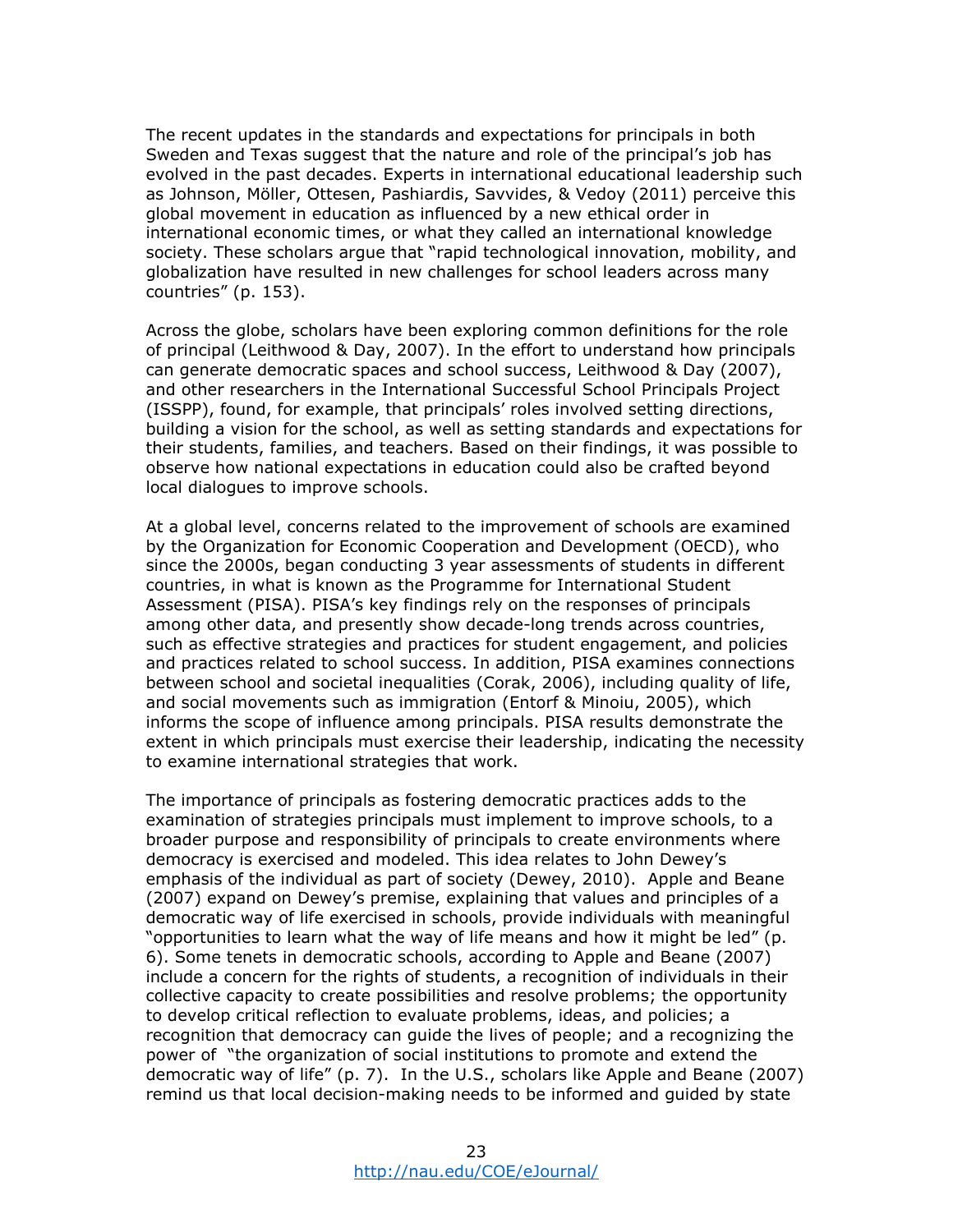and nation's democratic values, especially to safeguard schools from localized values non-conducive to the preparation of students for a democratic society.

In Sweden, a similar philosophy of education toward democracy is present. Originally a monarchy, Sweden has seen political changes where social democrats instilled changes in the monarchical government since the early 1900's. Later, in 1974, an Instrument of Government was adopted, stating that public power stems from the Swedish people, who are to select the members of parliament in free elections. The monarch continues as the head of state, in name only (Sweden.se, 2015). In instilling democratic practices in schools, the national agency for education (Skolverket, 2000) articulates democratic values for leaders and staff in childcare and schools. These include schools as places for dialogue, and meeting places to conduct activities in a democratic way; develop children and youth into democratic citizens; and provide insight into the forms and substance of democracy (p. 13). The expectation is for adults to instill fundamental democratic values and express them in relation to others. Theofano (2010) recognized that individual choice and student participation are important features in democratic schools in Sweden. Especially in the southern areas of the country where immigration is more intense, equality within the diversity of peoples was highlighted by educators as part of the preparation of students toward a democratic society.

### **Method for Policy Document Analysis**

Document analysis was used as an approach perceived as predominant in crosscultural research (Merriam, 1988), which consists of a systematic method for reviewing documents. In this study we asked: "To what extent standards and expectations for school principals include democratic practices in schools?" This research was developed through a document analysis of educational policies as influencing the work of principals both in Texas and Sweden. We analyzed the documents using a cultural approach to the analysis of policies across countries. Dimmock and Walker (2000; 2010) reasoned that much caution is needed "when many are prone to draw superficial comparisons between policies and practices adopted in different countries…" (Dimmock & Walker, 2000, p. 144). Moreover, these authors contend that a distinctive branch of comparative educational management is much needed for rigorous research in this area. In developing comparative work across countries, Ragin recognized that "comparativists seek to interpret specific experiences and trajectories of specific countries (or categories of countries)" (p. 6). Similarly, we were interested in the particularities of each site, and "not simply in relations between variables characterizing broad categories of cases" (Ragin, 1987, p. 6). We recognized the value of this work as seeking "to piece evidence together in a manner sensitive to chronology and by offering limited historical generalizations that are both objectively possible and cognizant of enabling conditions and limited means of context" (Ragin, 1987, p. 3).

In the analysis of documents, we respected the interpretation of expectations for school principals in each of these sites, including the difference of nation and state samples. Sweden was observed as a nation, and Texas was observed as a representative state in the U.S. with a comparable geographical size in relation to Sweden. The analysis included national/state impulses guiding revisions of principal standards and expectations and how these were articulated. For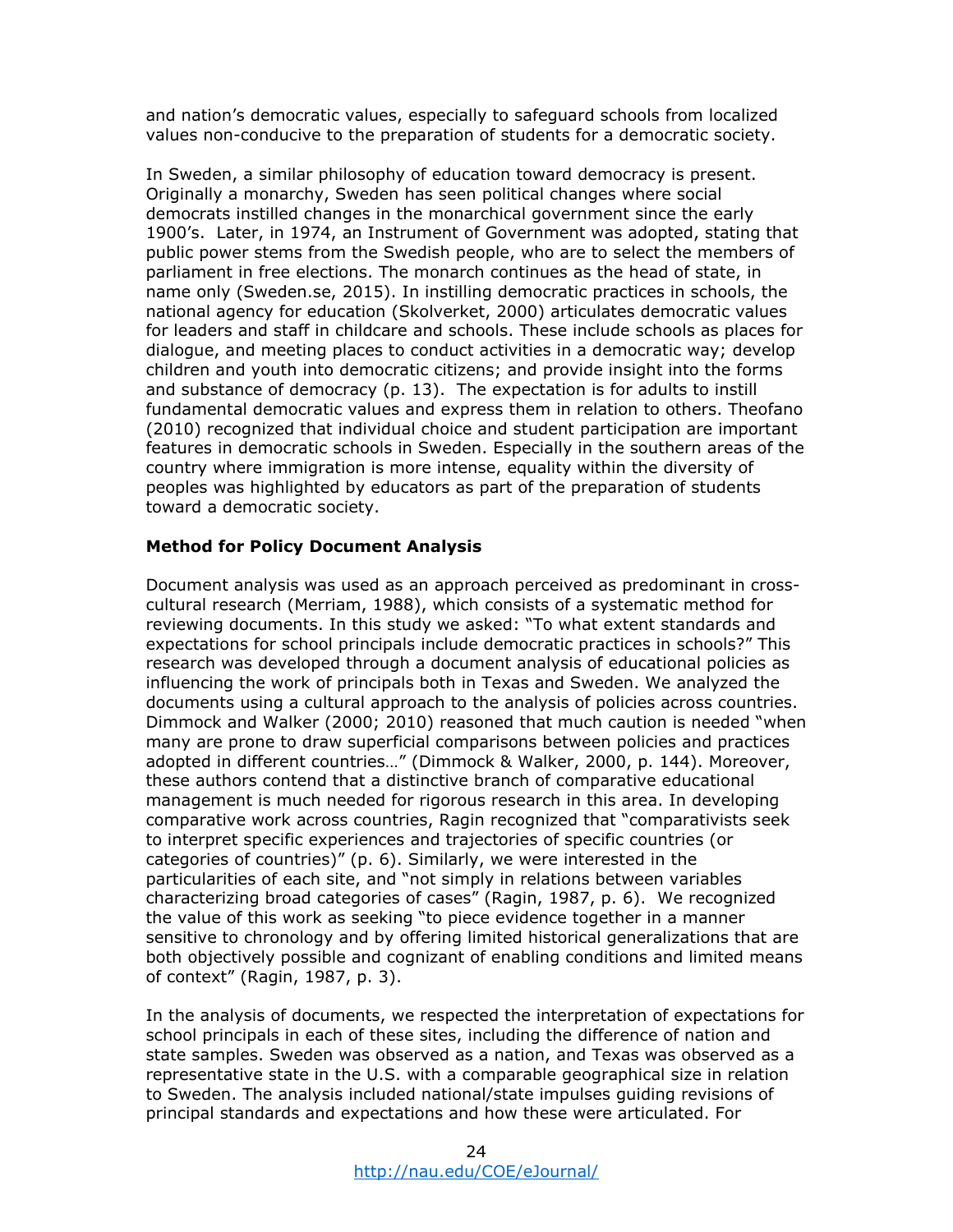Sweden we analyzed the Goals of the National School Leadership Training Programme, formulated by the National Agency for Education (Skolverket, 2009) based on a national ordinance (2011:83). In Texas, the standards required for the principal certificate (New 19 TAC §149.2001) approved by the State Board for Educator Certificate (SBEC). In providing the context of this study, we considered each site as a particular community. Community in this study is defined by socioeconomic and sociocultural definitions that can be common based on global trends (Höög, Bredeson, & Johansson 2006; Leithwood & Prestine, 2002; Popkewitz & Lindblad 2004).

Each of the researchers reviewed the standards and expectations from their own countries, and the other country subsequently, observing similarities and differences based on their expertise of their own home country's expectations for principals. Through a dialogical approach (Padilla, 1992), an interpretation and analysis of documents were developed and transcribed. The coding process was developed based on the layers of dialogical exchanges among the researchers representing the two countries, in which document items were discussed as containing elements evidencing democratic practices as guided by Tenuto's (2014) considerations of democratic professional practice in education (DPPC).

As researchers exercising cross-comparative work, we were cautious to avoid biases and assumptions. For example, we know how difficult it is to interpret each country's ideologies, and that conversations about the meaning of education can be contested both within and outside the country. Resolves or disputes in relation to absolute truths were suspended, with the main purpose of understanding the complexity of the issues affecting the principals' work. Therefore, implications of this study included caution to meta-theoretical constructs that are not applicable or generalizable to other sites. Nonetheless, the value of this research is limited to the generalizability of methods in observing expectations of school principals as transferrable to a broader understanding of the impact of national/international policies and practices. In the next sections we contextualize education in Sweden and Texas. We provide an examination of the development of the principals' role in these sites, and expand on the meaning of democracy for each country's educational system.

### **Education in Sweden**

Sweden is situated in northern Europe with around 9 million inhabitants. The country is divided into 290 municipalities. Small and mid-sized municipalities often represent one school district, while larger municipalities may organize several schools. In addition to municipal schools the number of independent schools has increased since the 1990s. These schools serve under the same laws and regulations as public schools.

Historically, the church, by putting people through their catechism, has been conducive to people's ability to read long before the Swedish elementary school system was established in 1842. A hundred years later, in 1940ies, various educational reforms were initiated, as part of building a welfare state. In 1960ies, a compulsory school system for all and an expansion of the upper secondary school system was created, to allow for more students to attend schools. Swedish schools' social and civic objectives stem from post-war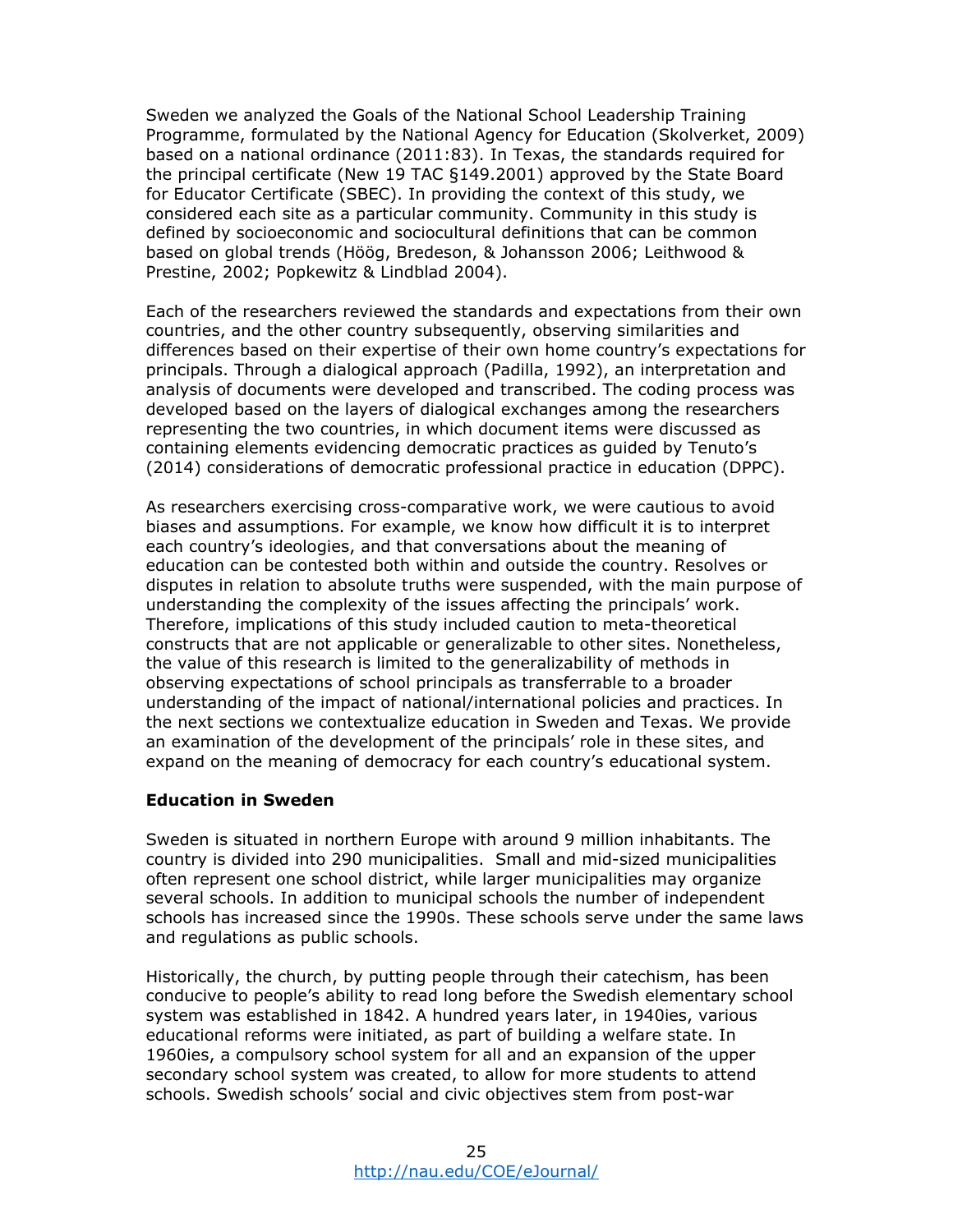democratic and value- laden goals. Since then, beliefs of a strong state with values of equality in education, have been central in Swedish policymaking.

In 2012, it was documented that 15 percent of its population was born abroad (http://www.migrationsinfo.se/migration/sverige/). Global forces in combination with national circumstances resulted in a restructuring of the educational sector (Lindblad, Lundahl, Lindgren, & Zachari, 2002). Since the decentralization in 1991, the national level holds a regulating power through the national curriculum. They hold simultaneously a controlling and supporting function. Educational directives are now based on objectives and results, mirroring other countries' efforts to 'manage by results' (Johannesson, Lindblad, & Simola, 2002, p. 328).

The democratic values, social and civic goals are still positioned first in the school curricula. In the 1990ies the value-laden goals were emphasized by the national level (e.g. 1998 was officially dedicated to democratic values). However, since the 2000, the focus of schools has also shifted towards academic objectives. Official data includes academic performance. Some of this movement can be recognized by educational reform literature originated in the UK and the Americas generated by scholars such as Fullan, and Leithwood in Canada, among others. Social and civic outcomes, therefore, in national evaluations and inspection reports, ceased to be a metric for comparisons among schools. As a result, Sweden now emphasizes out-put management practices such as grading, testing, and created a national inspectorate to oversee the performance of all schools.

### **The Changing Role of Swedish Principals**

Since the 1990s, the role and the responsibilities of head teachers (used here interchangeably with the term principals) are described in the Education Act, the compulsory school ordinance, and in the national curriculum (*Education Act*, *Skollagen* 2010:800; Lgr11, 2011). The recruitment of principals is the responsibility of the superintendent, whether municipal or independent. The State, through the Education Act (Skollagen 2010:800), prescribes the qualifications for principals and preschool heads. To be employed you must have demonstrated pedagogical understanding of education, training and experience. There's no demand for any special exam or preparation before employment. Head teachers must realize numerous policy objectives as democratic leaders, an overarching dimension of Swedish principal leadership (Johansson, 2004; Moos, Møller, & Johansson, 2004), which also can be traced back to the Swedish post-war period--during with democratic political objectives as a means to socialize students into democracy and citizenship (Oftedal Telhaug, Mediås, & Aasen, 2006).

The educational restructuring altered the prerequisites for principal leadership. Principals are now observed based on testing results, often based on global trends (Höög, Bredeson, & Johansson, 2006; Leithwood & Prestine, 2002; Popkewitz & Lindblad, 2004). The Swedish National Agency for Education introduced on-line databases which build on information that schools and school heads are required to provide. These allow for various comparisons over time of e.g. school results. Competition, marketing strategies, and policies including schools of choice changed the educational options for students and parents. New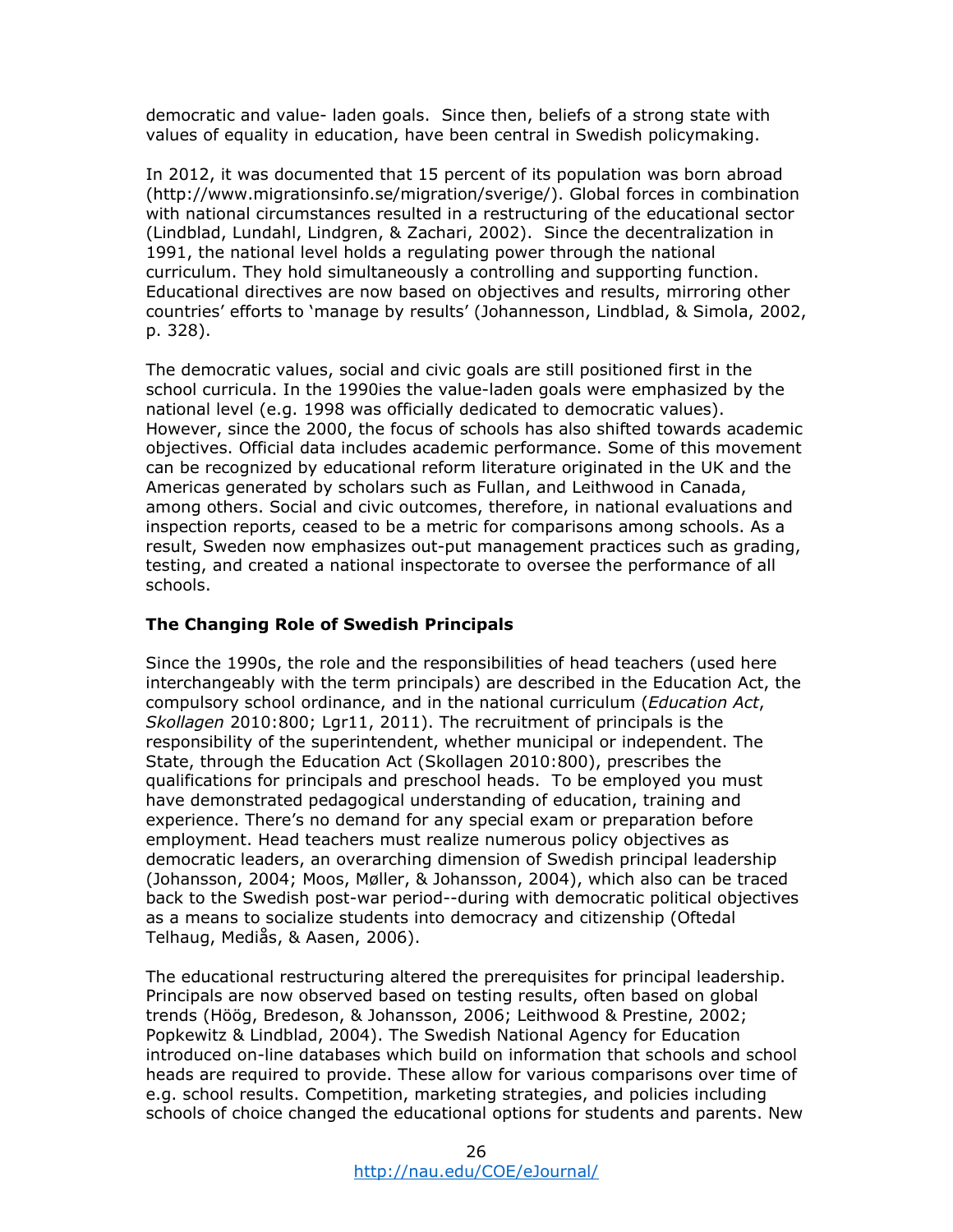Public Management (NPM) models of leadership and management were adopted by politicians and administrators and infused into the educational sector, independent of differences in values, purposes, and practices (Moos & Møller, 2003). This policy borrowing movement influenced how districts organize and govern schools in most Scandinavia. Concepts, such as quality enhancement, assessments and evaluations, data analysis, and school improvement, were therefore introduced.

Sweden participates in international comparison studies (e.g., the Program for International Student Assessment (PISA), Trends in International Mathematics and Science Study (TIMSS), and the Progress in Reading Literacy Study (PIRLS)). The PISA results from 2012 show that the average results for Swedish 15-year olds have declined compared to results from 2009 (Unesco.org). This relates to all three areas measured (i.e. reading literacy, mathematics and science). Students are performing significantly lower than the Organization for Economic Cooperation and Development (OECD) average. Several educational reforms have been initiated since 2010, with the purpose of improving student outcomes. Further, concern related to improving outcomes when compared to PISA and TIMSS in part contributed to revised expectations and a revised National School Leadership Training Program (NSLTP).

### **Principals' Leadership Capacity in Sweden**

State involvement in the training of practicing principals was introduced at the end of the 1960's and the program is still the responsibility of the State through the National Agency for Education. The current National School Leadership Training Program from 2009 is organized to ensure that the school leader has the competence to lead educational activities, and to ensure that the rights of pupils and parents are respected.

The aim of the current NSLTP is presented as follows:

Head teachers, heads of preschools and assistant heads all play a key role in centrally regulated education that is governed by the curricula. The task is to create a school and preschool of high-quality for everyone where the national goals are achieved and learning is experienced as meaningful, stimulating and secure.

The current training program covers three areas of knowledge which as regards choice of words reflects the both impact of accountability oriented system changes. *Legislation on schools and the role of exercising the functions of an Authority* covers the provisions laid down in laws and ordinances. Emphasis is also put on how the school's assignment is formulated in the national goals. *Management by goals and objectives* covers measures for promoting quality which are required for the school to achieve the national goals of the education, and create the conditions for its development. *School leadership* covers how the work should be managed based on the national tasks of the head teacher and the principles set out in the steering system for bringing about development in line with greater goal attainment. Johansson and Svedberg (in press) when examining the principal program, recognized that "the new educational marketlike context require principals who can understand the formal and informal aspects of the educational system and be in charge of their schools" (p. 4).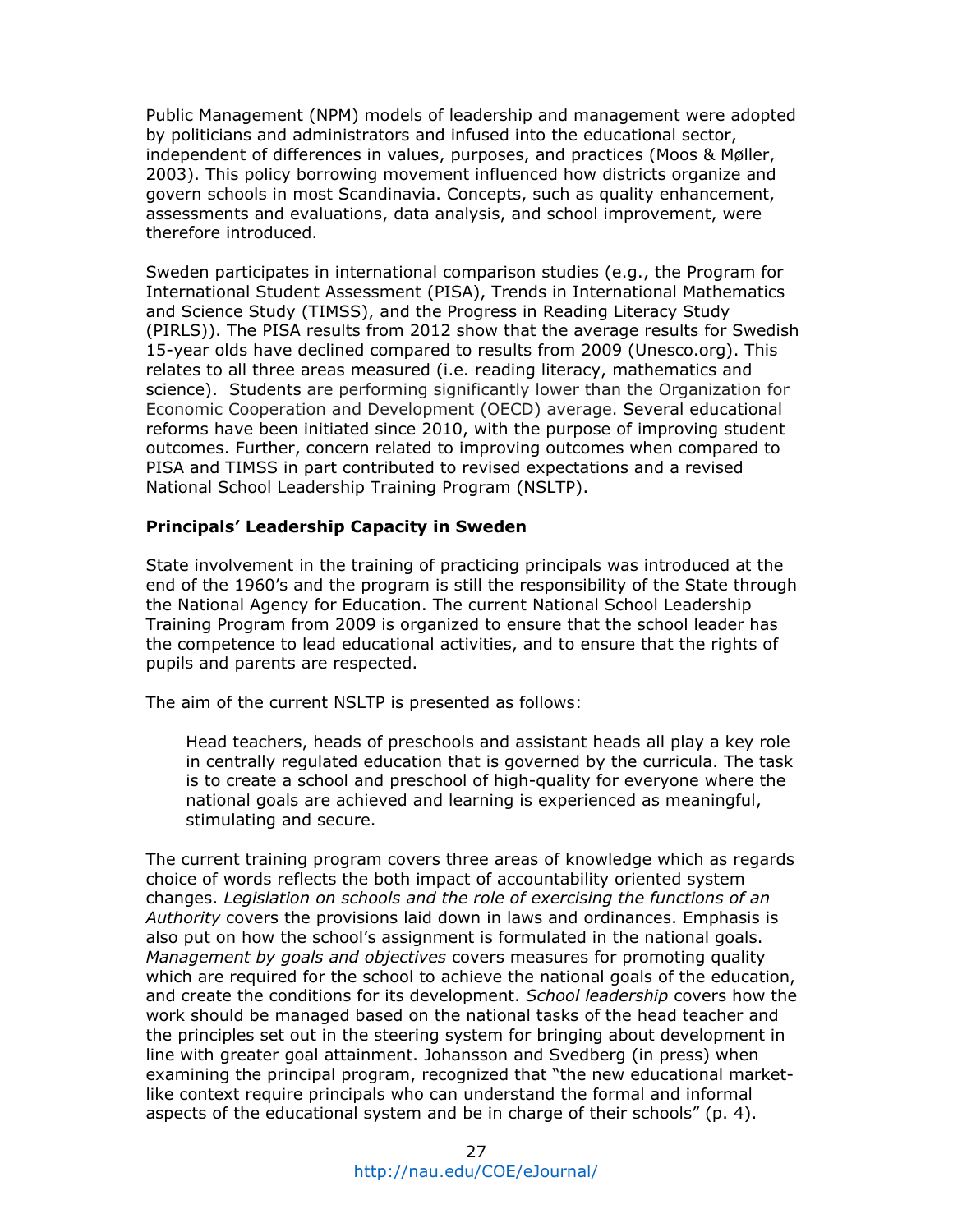While the national goals in the curricula include democratic, social and civic goals besides the academic goals, the revised program reflects enhanced expectations on principals and clear signs of borrowing policies from other countries. Principals are given the dual task to secure democracy as content and attitude while at the same time adhering to accountability oriented system changes.

# **The Context of Education in the United States**

The national character of the United States can be understood through its federal republic and the individual character of fifty states, a federal district, and 16 territories, including Puerto Rico and the Virgin Islands. The diversity of peoples in territories and states is reflected in the representation of children in schools. Public schooling in the U.S. is compulsory until high school and free under the jurisdiction of government, state, and local districts—who are governed by locally elected school boards. There are different types of schooling including public, private, charters, as well as home schooling.

Different from countries with a nationally organized education system, the federal role of education in the U.S. is distributed to the States. The department of education has the smallest staff among the 15 cabinet agencies in the U.S. government, and provides only about ten percent of funding from the federal budget to support schools nationwide (U.S. Department of Education, 2012; Hochschild & Scovronick, 2003). Education in the U.S. therefore, is primarily a State and local responsibility (Ed.gov, 2012).

Apple and Beane (2007) recognize that even though public schools in the U.S. have been built in a foundation of democratic goals, most recent educational reforms make little mention of the "role of public schools in expanding the democratic way of life" (p. 7). The goals of public school education in the U.S. have shifted over time. Spring (2006) provides an overview of this evolution, explaining that between the 1820s and 1840's, the purpose of education was more focused on common moral and political values. In the 1880s and 1920's, it was focused on the Americanization of immigrants, preparing skilled laborers for industrialization, with political anticommunism and radicalism views during the Vietnam war, as well as concerns to reform family and medical care. Between 1920s and 1940's there was an expansion of high schools and efforts to keep youth off the labor markets. In 1950's and 1980's Lyndon Johnson's Elementary and Secondary Education Act (ESEA) (P.L. 89-10; 79 Stat. 27) influenced what the president defined as *war on poverty*, with special attention to racial and cultural divides as related to poverty. Johnson emphasized equality and educational opportunity. Later in 1980's and into the 2000's, schools followed globalization movements, preparing students for a global economy (Spring, 2006, p. 11). More recently, with an emphasis on student performance, the federal government reauthorized ESEA and guided the educational standards and standardized testing decisions. Accountability demands of No Child Left Behind Act (NCLB) (2001) further defined federal expectations for educational standards and standardized testing.

Overall, the U.S. scores seems to be comparable with other country's averages in reading, math, and science (NCES, 2013). However, when analyzed separately, U.S. performance in Mathematics literacy was of 9 percent, which is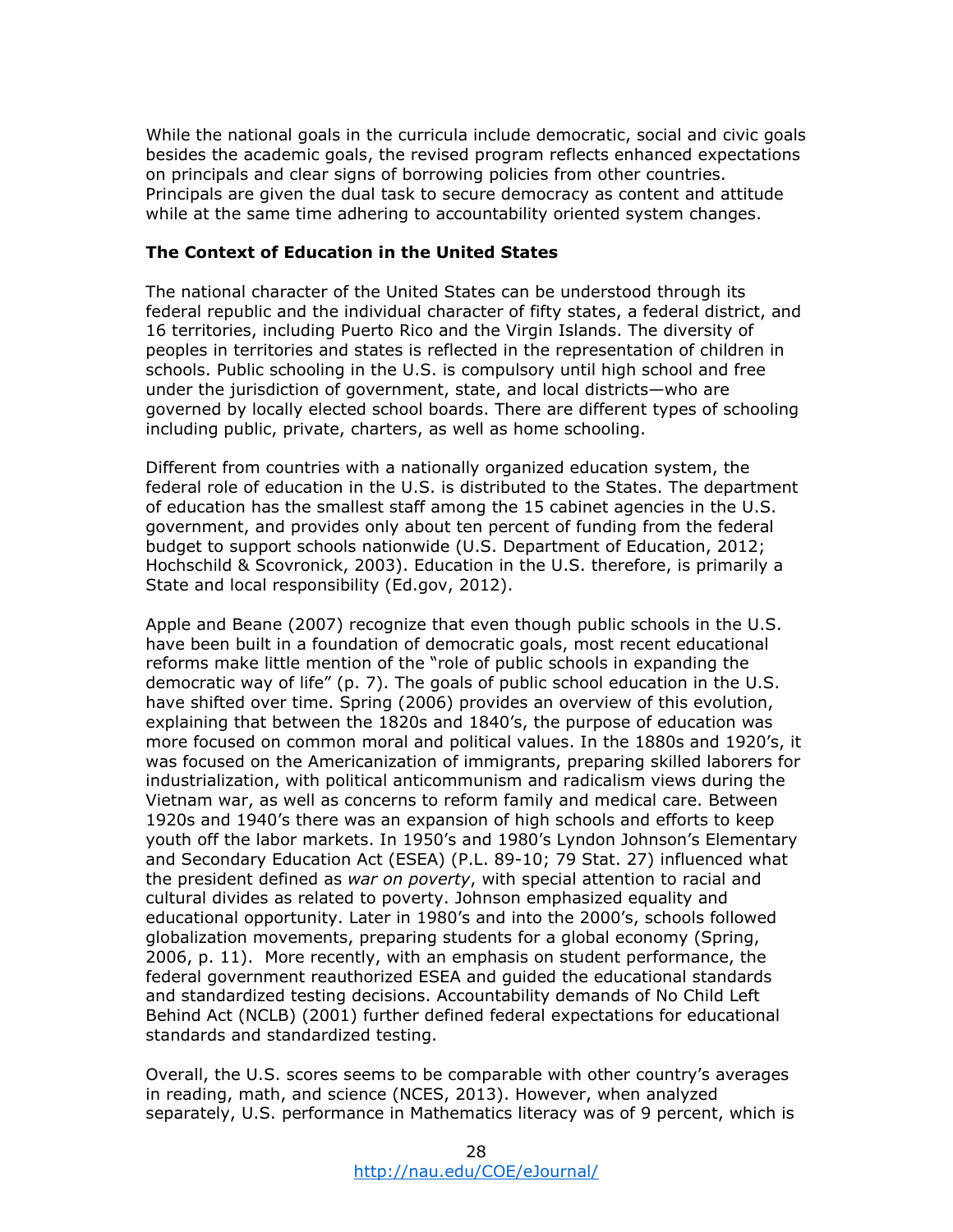lower than the OECD average of 13 percent of top performing students. The U.S. scored one percentage lower than the OECD average of 8 percent, which means lower than 22 countries, higher than 29 countries and not measurably different than 13 countries (NCES, 2013). In reading, the U.S. did not score measurably different than the OECD average of 8 percent among top performing students. Within the U.S., comparisons in educational performance are localized, with scholars like Ladner and Myslinski (2013) publishing a yearly report card on American education, including all states and how they compare. Texas is shown in 2011 as ranking 11th among all states, using the National Assessment of Educational Progress (NAEP) when comparing gains in education between 2003 and 2011. It is important to point out that internal measures that generalize across states are not often observed as tools for state reform.

### **Texas Education and Implications for Principals**

Texas is the second largest state, and the second most populated state in the country. Texas has a population of approximately 26 million. Serving approximately 5 million school age children, the state monitored 8,529 schools which 506 were charter schools in 2012 (TEA, 2012). The political atmosphere in the state has historically leaned towards fiscal and social conservatism. In public schools, 325,000 teachers and 19,000 principals and assistant principals serve students, organized by districts, and district's board of education, composed by parents, educators, and community stakeholders. Texas has a highly diverse population with a large population of Hispanics. Fifty-five percent of the K-12 school population in Texas is Hispanic. This does not mean that a majority of educators and principals are also Hispanic. An average of 35 percent of families speak a language other than English (U.S. Census Bureau, 2011). Socioeconomically, Texas is the  $10^{th}$  poorest state in the nation, with nearly 18% living below the poverty level (U.S. Census Bureau, 2013). This means that 25 percent of the children (or one in four children) live in poverty. Texas is also located in what some defined as the Bible belt (Carter, 2007; Heyrman, 2013). Quality of learning is connected to poverty in Texas, where funding is based on taxes generated by districts.

In the U.S., performance systems in this century based on No Child Left Behind Act of 2001 strengthened expectations for schooling around high-stakes testing. Scholars like Nichols and Berliner (2007) expressed concerns related to NCLB's legislation that is not sensitive to individual differences, and carries expectations that *all* children can reach the same levels of proficiency at a same rate of speed. Such concerns relate to important differences within states, with public school systems present a degree of freedom within states, such as determining the age range for compulsory education, and different funding allocations per pupil. In addition, Spring (2006) recognized that, in a society organized around high-stakes testing "the school becomes a crucial institution for determining economic success. To ensure equality of opportunity, the school must give everyone an equal chance to succeed. Is this possible?" (p. 41), he asked.

Texas has had five versions of student assessments since 1980, which observe the state curricular standards, the Texas Essential Knowledge and Skills (TEKS) (TEA, 2013), which mainly tested students in reading, mathematics, and writing. The first state mandated test was called Texas Assessment of Basic Skills (TABS), and was adopted in 1980, testing students in grades 3, 5, and 9 in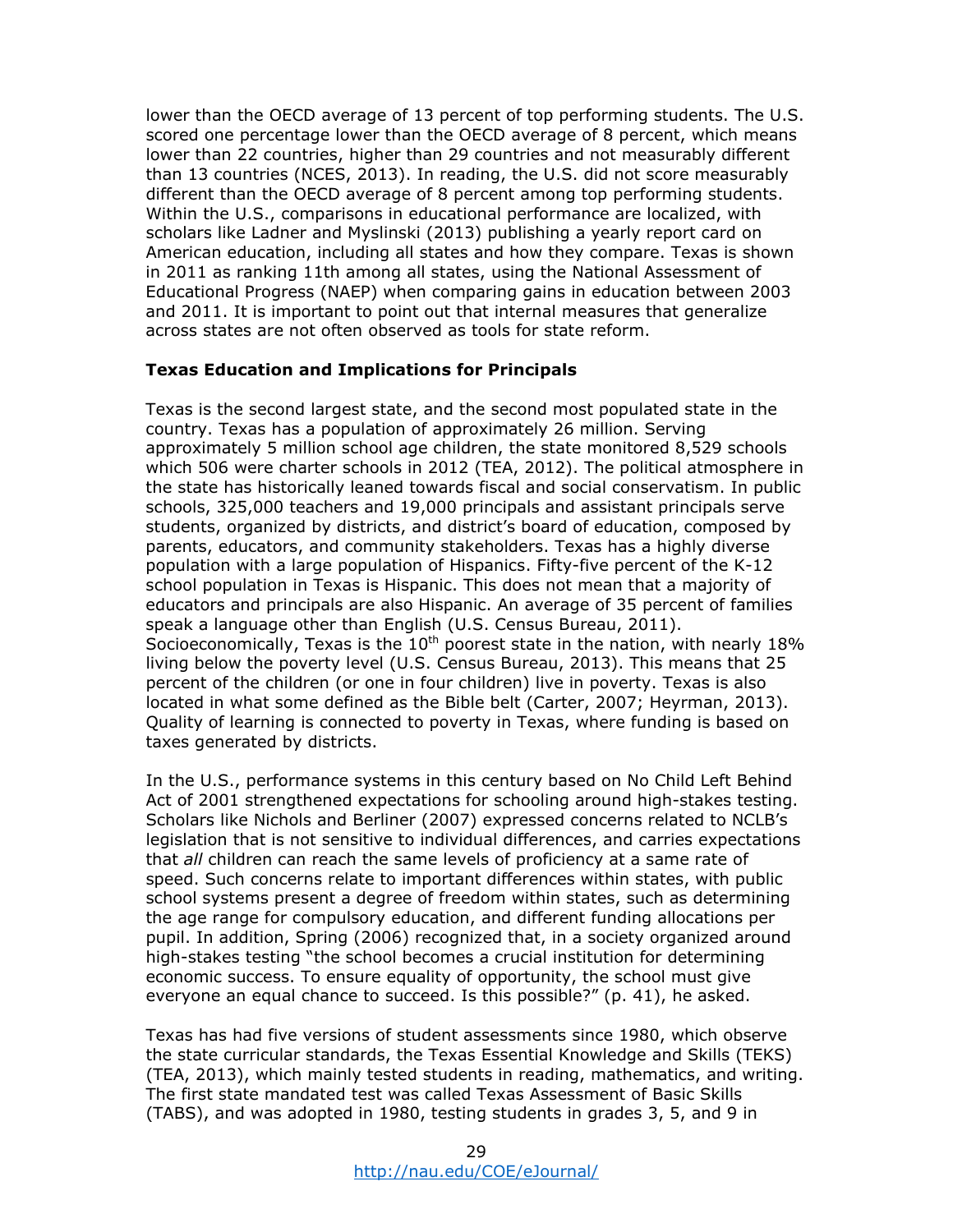reading, mathematics, and writing. The most recent test, the State of Texas Assessment of Academic Readiness (STARR) has been adopted in 2012, and it is substituting the Texas Assessment of Knowledge and Skills established in 2003. The present system is more rigorous, intended to measure performance and academic growth in reading, mathematics, writing, science, social studies in grades 3 through 8, and students must pass classes as well as end-of-course testing in order to earn a diploma.

Accommodations are made for English language learners (ELL) and students with special needs. Following national requirements related to NCLB, the Texas Education Agency (TEA) disaggregates data by ethnicity and social indicators, like students at-risk of failing or dropping out of school. The data from TEA reveals academic disparities occurring across ethnicities, with White and wealthy children outperforming children of color, mirroring several other states (National Center for Education Statistics 2011).

### **Requirements to Become a Texas Principal**

The standards for school principals in Texas have been through much examination since the 1980's. Standards in many states follow the Interstate School Leaders Licensure Consortium Standards (ISLLC), as articulated by the Council of Chief State School Officers (CCSSO). Texas does not follow ISLLC, but many standards from ISSLC can be identified in the State's standards and expectations for principals.

The commissioner of education in Texas has revised standards to enhance the preparation of principals which include both instructional and field-based practice opportunities. In 1995 the Texas Legislature formed the State Board of Educator Certification (SBEC) in order to review the standards and expectations for teachers, principals, and superintendents. SBEC made recommendations on courses to be included in approved preparation programs, with an alignment with certification requirements and certification exams (Murakami, Bing, Garza, Thompson, 2010). In order to become a principal in Texas, educators must obtain a certificate (without which public school principals cannot be hired), describe requirements (Title 19, part 7, chapter 241, rule §241.1 to §241.30). Requirements include holding a baccalaureate degree from an accredited institution of higher education, and experience. Certified individuals can be employed as principals or assistant principals. Principals need to be re-certified every 5 years.

The Commissioner's rules concerning educator standards for administrators (New 19 TAC §149.2001, Principal Standards) are used to inform preparation and training, appraisals and the professional development of principals. Texas continues to concurrently publish skills required for obtaining principal certification on a separate code (TAC §241.15). The standards also inform individual assessments, professional growth plan, and continuing professional education of principals in the state. There are five standards, with expectations of knowledge and skills which includes: (I) Instructional leadership; (II) Human capital; (III) Executive leadership; (IV) School culture; and (V) Strategic operations (New 19 TAC §149.2001). In the next section we analyze these country-specific public policy documents, reviewing democratic practices included in the standards for each country.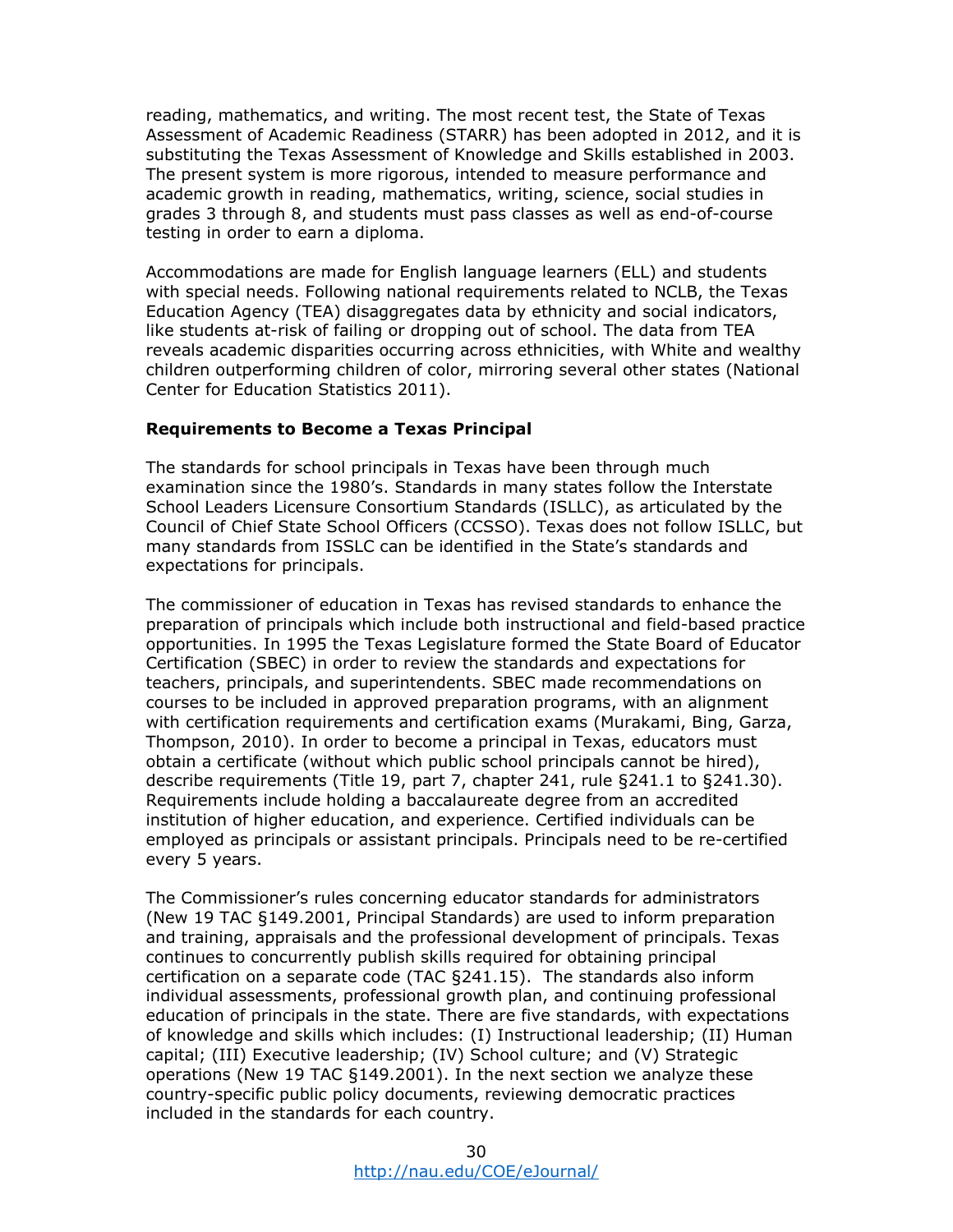### **Findings: Democratic Values in Sweden and Texas**

In this study we examined to what extent standards and expectations for school principals include democratic practices in schools, comparing the landscape of Texas and Sweden. The value of democratic practices in education was present in both countries, even though democracy could be interpreted as more or less articulated in the documents. The analysis considered democratic values common to areas contemporary to the field of education.

Dimmock and Walker (2000) highlighted the importance of considering societal culture as an essential component in the study of educational leadership. When analyzing the guiding philosophies and ideologies in Sweden and Texas, we engaged in an analysis of political configurations that transfer to the world of principals. It was interesting how each of us carried different interpretations of our own country, as well as the compared country. Our analysis revolved around Hofstede and Hofstede's (1991) degrees of power distance, which the authors defines as applied ideologies related to norms, family, and school.

We observed democratic practices in educational leadership as including a shared purpose, transparency in sharing data, the preparation of teachers and respect for their expertise, as Tenuto (2014) summarized in the democratic professional practice in education model. She highlighted shared leadership and shared responsibility through civic and social justice responsibility as also key in the democratic practice of principals. It was interesting to observe similar language in the standards set for principals in these two countries.

There are five standards, articulated in Texas for expectations of knowledge and skills: (I) Instructional leadership (the principal is responsible for ensuring every student receives high-quality instruction); (II) Human capital (the principal is responsible for ensuring there are high-quality teachers and staff in every classroom and throughout the school); (III) Executive leadership (the principal is responsible for modeling a consistent focus on and commitment to improving student learning); (IV) School culture (the principal is responsible for establishing and implementing a shared vision and culture of high expectations for all staff and students); and (V) Strategic operations (the principal is responsible for implementing systems that align with the school's vision and improve the quality of instruction) (New 19 TAC §149.2001). Each standard is expanded to include expectations of knowledge and skills for effective leaders, as well as indicators of demonstrated competencies. The Swedish program focused on what principals should know and understand in relation to three areas: legislation on schools and the role of exercising the function of an authority; management by goals and objectives; and school leadership. Both documents include democratic practices, as part of expectations for the principal's role.

Interestingly, democracy is mentioned only once in either the Texas standards for principals and in the Swedish standards for principals. More specifically, in Texas, the word democracy is not directly articulated in the Commissioner's Rules Concerning Educator Standards Subchapter BB, Principal Standards (New 19 TAC §149.2001). However, in the standards required for the principal certificate, the Texas Administrative Code (TAC §241.15), the principal is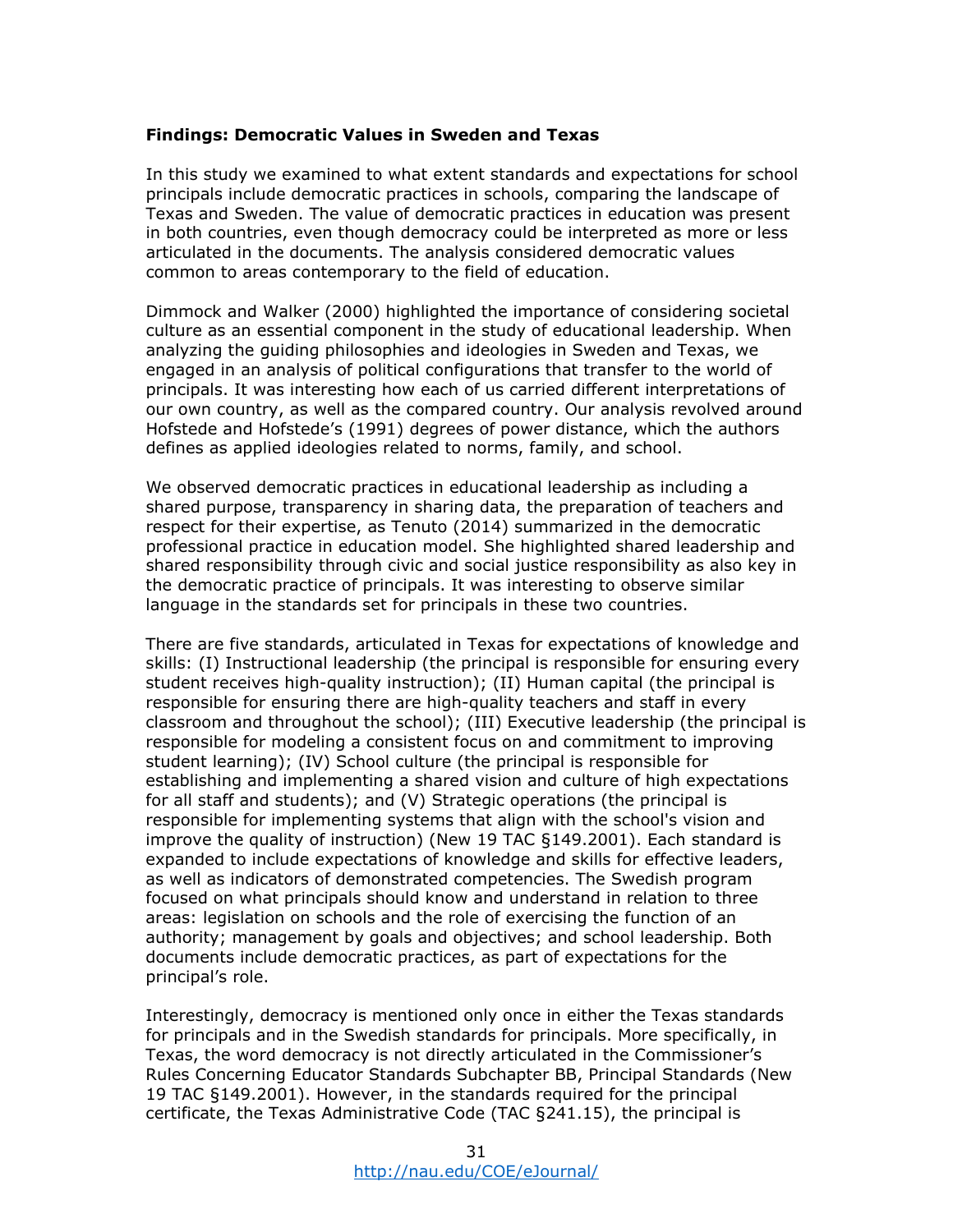expected to "articulate the importance of education in a free democratic society" (p.1). In Sweden, head teachers are expected to "demonstrate good ability as a leader and provide a democratic model to pupils and personnel by creating an open communicative climate" (p. 8).

# **Shared Purpose in Schools**

Texas indicated the importance of a shared campus vision in the expectations for principals. A shared purpose is included four times in the document, all related to a shared vision of high expectations for all staff, students, or high achievement for students. There is an emphasis on principals to generate a vision for the school (vision is included 13 times). In Sweden, the "head teacher is responsible for the results achieved by the school, and also for follow up and evaluation in relation to the national goals" (Goals of the National School Leadership Training Programme, p. 4). A shared purpose is articulated once, where the document includes a statement that "Head teachers need to understand both their own role and that of the school, share the fundamental values governing how the school works, and be able to transform these values into concrete actions" (p. 2).

# **Accountability**

Evidence for assessment and outcome-oriented expectations were found in all documents and included practices such as data-driven decision-making, drive improved student outcomes, developing methods for quality monitoring and securing accountability. A large extent of policy borrowing philosophies and ideologies seemed to influence standards and expectations for principals, specifically concerning academic achievement and accountability, which were heavily emphasized in the revisions in Sweden, while Texas adapted to No Child Left Behind Act (US Department of Education, 2002). The borrowing of terms are also noted, where for example, the Sweden education system website articulates that "no one is left behind" in Sweden's Education Act (Sweden.se, 2013).

We attributed the push to develop a common language in the standards for principals as guided by a push to encourage nations to compete for improved educational outcomes, such as through TIMMS or PISA. Attempts to measure education seem to be the best predictor of what countries could be observed in order to improve the local context. Strong discussions of the validity of these impulses are often questioned by principals who may not see value in using academic performance as a single factor in the formation of future citizens (Murakami, Arlestig, Törnsén, 2010). Commonalities in which these expectations were articulated and the dates in which updates occurred indicate how an emphasis on measuring educational outcomes has become prevalent in the work of principals.

# **The Value of Teachers' Expertise**

Both Sweden and Texas documents observe the importance of principals in nurturing and valuing teacher expertise. The Texas document related to the principal appraisal and training (New 19 TAC §149.2001) defines teachers (17 results) and sometimes as staff. There is an expectation that principals "create opportunities for effective teachers and staff to take on a variety of leadership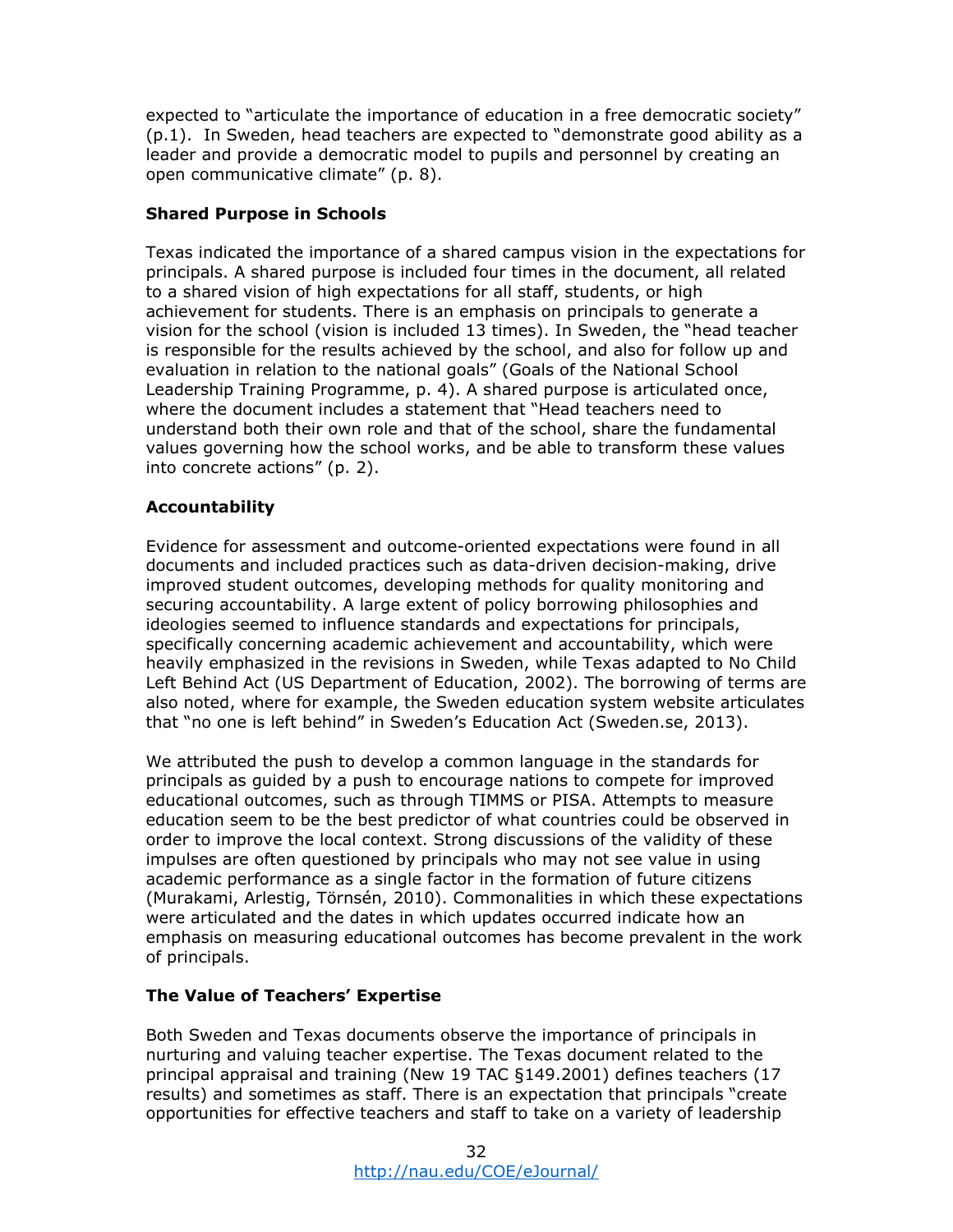roles and delegate responsibilities to staff and administrators on the leadership team" (Standard 2, Human Capital, item 2.A.VI), as well as encouraging teachers to grow and develop as high-quality teachers. In Sweden, the standards include the importance of the head teacher to ensure "that effective pedagogical processes are applied in the school" (p. 3), and that "the role of the head teacher together with teachers is to provide structure and content to the work of the school" (p.2). In the same context as in Texas, the task for head teachers in Sweden also include leading the internal work of the school "in order to maintain and develop high-quality" (p. 3).

### **Shared Responsibility and Social Justice**

Both Texas and Swedish documents highlight the importance of shared responsibility, and collaboration. Reference to the social and emotional, and physical needs of students and adults was articulated in both documents. For example, the Swedish standards dedicate a section of the standards to the head teacher's role and responsibility (reference to responsibility was found 5 times in the document). One of the standards address "the school's responsibility for ensuring that pupils are given the opportunity to attain the national goals" (p. 5). In Texas, shared responsibility was articulated into a shared vision. Even in the section named executive leadership, the focus was of modeling and motivating students, teachers, and community members to ensure the success of the school through a "relentless pursuit of excellence"  $(p,1)$ , and consider unsuccessful experiences as learning opportunities. The standards also include the statement that,

*In schools with effective executive leaders, teachers and staff are motivated and committed to excellence. They are vested in the school's improvement and participate in candid discussions of progress and challenges. They are comfortable providing feedback to the principal and other school leaders in pursuit of ongoing improvement, and they welcome feedback from students' families in support of improved student outcomes (p.1)* 

The Swedish program rests on requirements from legislation and national assignments, and acknowledges that requirements from local school organizations and municipalities, including their political decisions have to be taken into account. Since the program goals in Sweden were initiated in 2009, the Education Act from 2010 calls for research-based education, an effect of policy borrowing from the western world. However, no reference to research was found in the standards and expectations for head teachers. In Texas, there was an expectation for principals in prioritizing instruction and student achievement by "developing and sharing a clear definition of high-quality instruction based on best practices from research" (p. 1).

Both Texas and Sweden seemed to be preparing principals based on the fundamentals of democratic practice. Tenets in the DPPC model were articulated by both countries' standards, using different terms (such as students vs. pupils, or pedagogical leader vs. instructional leader). After the analyses of standards for principals in both countries, we find that democratic practices are articulated in the expectations for these school leaders practice and performance.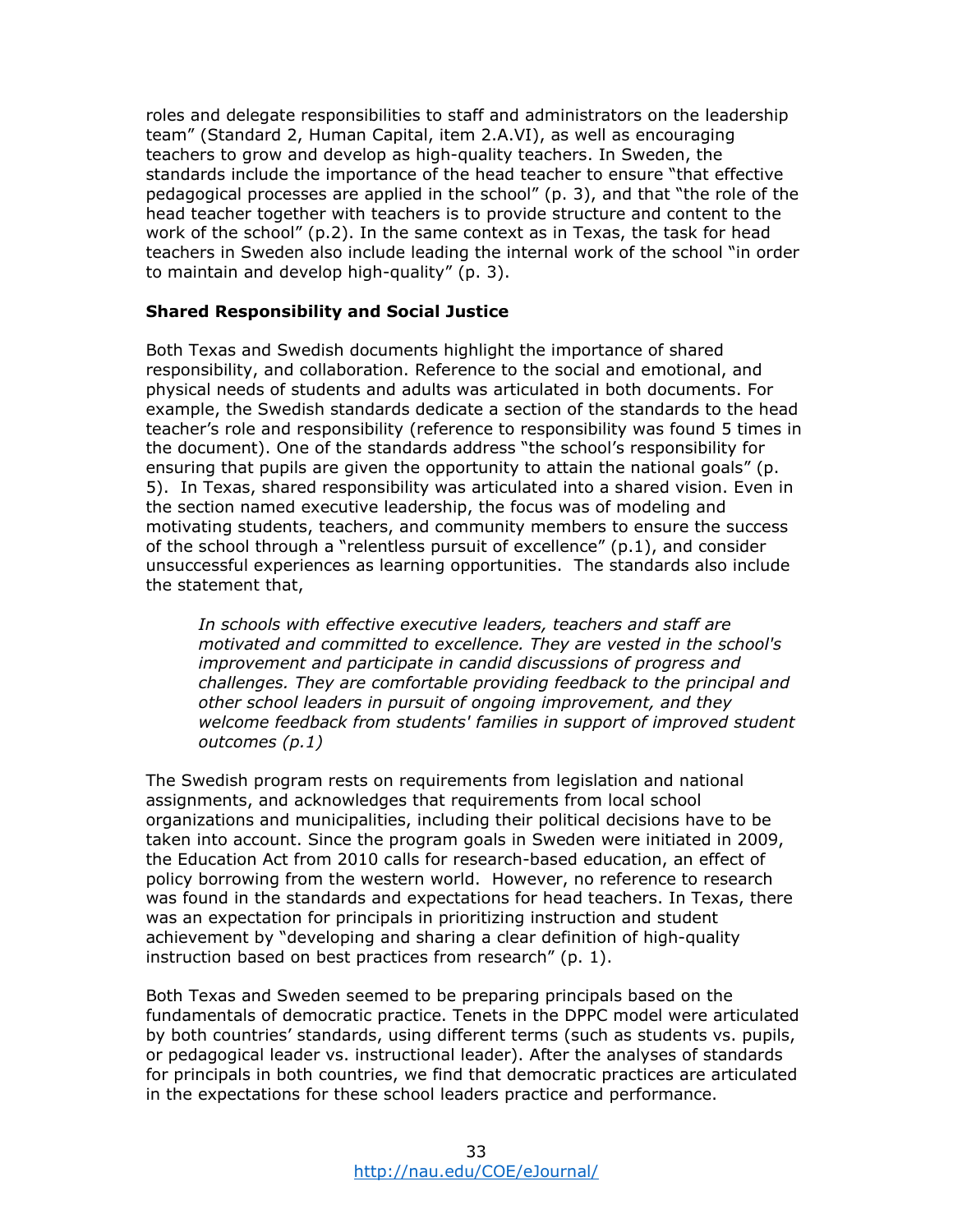# **Conclusion**

"Preparing students to become active citizens and contributors to a democratic society is premised on teaching democratic principles and modeling standards of democratic practice at all levels of education" argued Tenuto (2014, p.1).The examination of policy documents guiding the preparation and certification of principals in Sweden, and Texas informed instances in which democratic practices were to be expected. The particular national character influenced each of the countries in interpreting how these global aspirations were infused into education. In observing the national context influencing principals, we could see how an emphasis of global competitiveness existed. Each country's educational philosophy and ideology guided the observation and adoption of foreign policies (Johannesson, Lindblad, & Simola, 2002; Lindblad, Lundahl, Lindgren, & Zachari, 2002).

Expectations for students were slightly different, where Sweden teachers expect students to take initiative in class, while in Texas principals expect more compliance from both teachers and students. In the U.S., we recognize instances of conflicting philosophies, of "saying one thing," while "doing another," such as stating of leaving no child behind, but continuing to fund schools according to neighborhood income, which is the case of Texas. Therefore the subjective call for democracy, even though present in both documents, must be considered in practice as presenting different degrees of power difference.

Swedish principals are expected to behave in a democratic way and to focus on democratic values in their schools (Skolverket, 2000). Nonetheless, an emphasis on academic performance, curtails the freedom principals in providing students autonomy, or to design their educational goals. Policies that included standards and expectations connected to socioeconomic or community issues, when related to changing demographics, with requirements for principals to be culturallysensitive, and observe different diverse groups when focusing on academic achievement and accountability.

Implications for future research include examination of how these changes affect the work of principals, their preparation, and professional development. "Education is highly correlated with democracy," argued Glaser, Ponzetto, and Shleifer, (2007, p. 79), especially when focusing on the benefits of new generations in being more educated and able to develop political participation. It would be important to further study the infusion of foreign educational policies as generating a paradigm shift, which in this case, was limited to the analysis of documents within national contexts. However, it is important to understand how principals are interpreting policies in order to generate a new order within schools, especially with a focus on all students' success. We assert that as standards and expectations are revised, paradigm shifts among principals may occur to adapt schools to new changes and improvements in their specific communities, and create a renewed society through new generations.

When observing two countries through a comparative analysis, we observed that educational policies are now "borrowed" at a faster pace from one country to another (Noah & Eckstein, 1969; Halpin, 1994; Halpin & Troyna, 1995; Phillips & Ochs, 2003), leading to a universalization of tendencies in educational reform (Halpin, 1994). However, when policymakers in education go through a process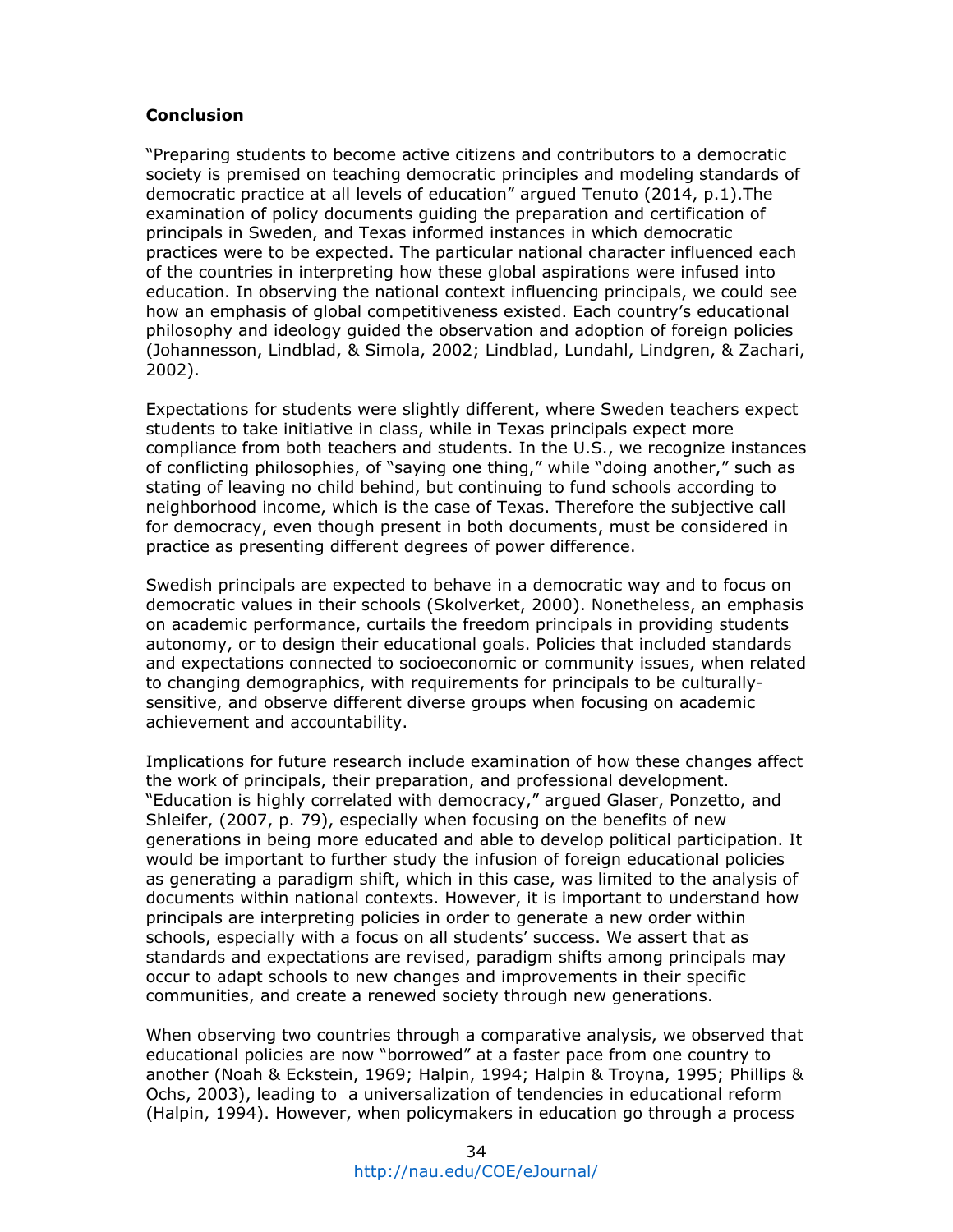of policy borrowing, it is possible to consider how the interpretation of what is observed in other countries can become a very *different* set of standards. Johnson, Moller, Ottesen, Pashiardis, Savvides, and Vedoy (2011), as well as Phillips (2005) cautioned about the practice of initiating national conversations based on knowledge as "informed by means of the foreign example" (p. 33). These are serious considerations that affect the work of principals and teachers as exemplified by this study, and ultimately, affect the lives of children.

This study re-ignites the importance of global research to investigate how research, policy, and practice are continuously morphing and transposing borders. The analysis of standards and expectations for principals evidenced how each country addressed local community challenges, and aimed at improving educational systems through the work of principals. These documents, allowed us to identify how the national character is deeply embedded in the expectation for principals, in order to prepare students for each country's socioeconomic and sociocultural momentums of changing demographics, and high global academic achievement expectations. We perceive the important role of the principal in cultivating democratic practices to secure the success of students and their families, preparing future generations to be active citizens in democratic societies.

### **References**

- Apple, M. W., & Beane, J. (2007). Democratic schools: Lessons in powerful education (2nd ed.). Portsmouth, NH: Heinemann.
- Carter, S. (2007). Living inside the Bible (belt). College English, 69(6), 572-595.
- Carnoy, M. (1999). *Globalization and educational reform: what planners need to know*. UNESCO: International Institute for Educational Planning. Retrieved October 14, 2013, at http://unesco.amu.edu.pl/pdf/Carnoy.pdf.
- Cheng, K. M. (1995). The neglected dimension: Cultural comparison in educational administration. In K. C. Wong, and K. M. Cheng (eds.), *Educational leadership and change: International perspective (pp. 87- 102). Hong-Kong University Press.*
- Council of Chief State School Officers (CCSSO) (2013). Educational Leadership Policy Standards: ISLLC 2008 as Adopted by the National Policy Board for Educational Administration. Accessed October 23, 2013, at http://www.ccsso.org/Resources/Publications/Educational\_Leadership\_Pol icy Standards ISLLC 2008 as Adopted by the National Policy Board f or\_Educational\_Administration.html#sthash.NC95Pvf2.dpuf.
- Corak, M. (2006). Do Poor Children Become Poor Adults? Lessons from a Cross-Country Comparison of Generational Earnings Mobility, in J. Creedy, G. Kalb (Eds.) *Dynamics of Inequality and Poverty (*pp.143-188*)*, London: Emerald.
- Dale, R. (1999). Specifying globalization effects on national policy: A focus on the mechanism. *Journal of Education Policy, 14*(1), 1-17.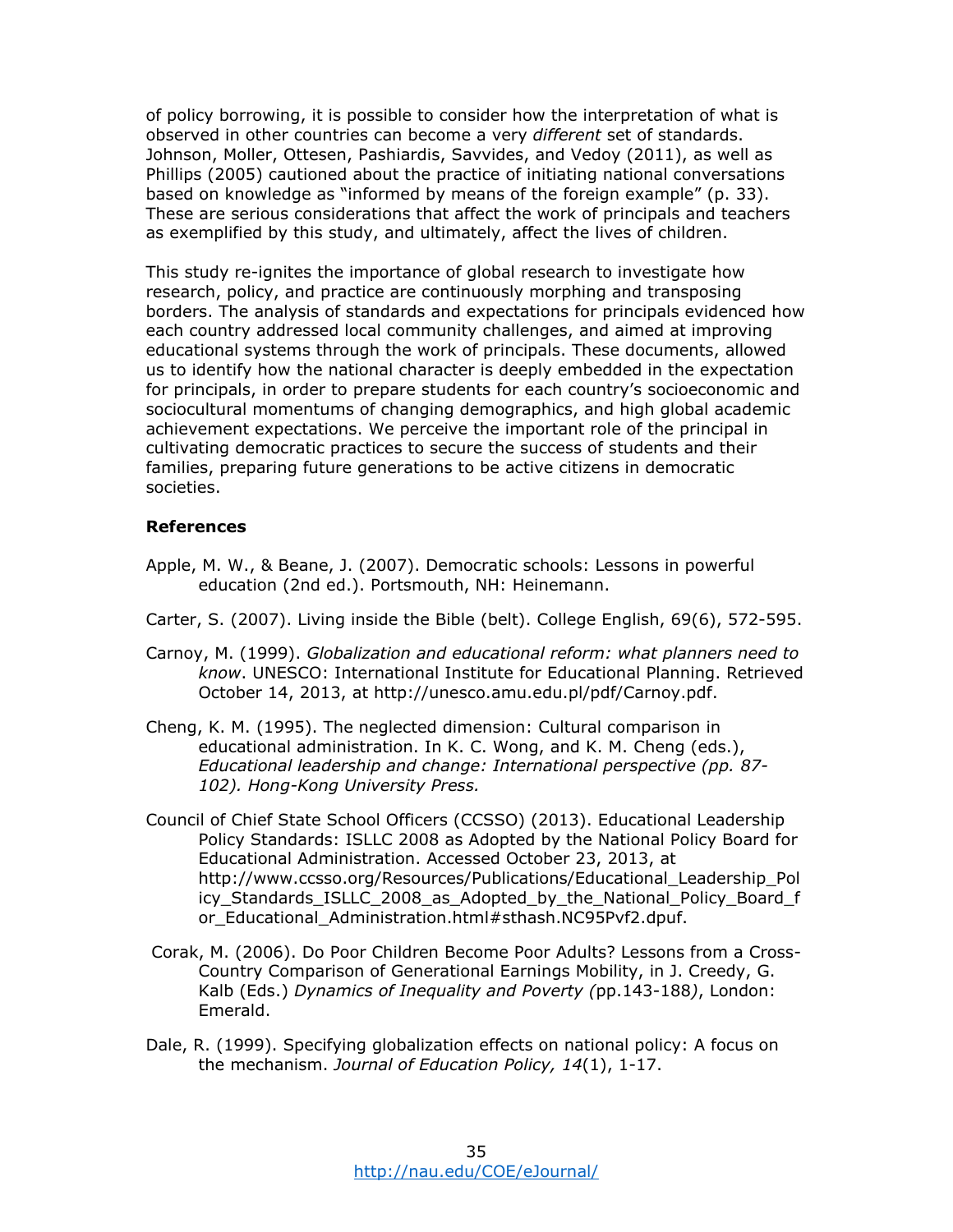- Daun, H. 2003. *World system, globalization and educational change: eight cases*, *Institutionen för internationell pedagogik, Stockholms universitet, 116*. Stockholm: Institutionen för internationell pedagogik.
- Day, C., and Leithwood, K. (2007). *Successful school leadership in times of change*. London: Springer.
- Dewey, J. (2010). *Democracy and Education*. Lexington, KY: BLN.
- Dimmock, C., & Walker, A. (2000). Developing comparative and international educational leadership and managemenet: A cross cultural model. *School Leadership & Management, 20*(2), 143-160.
- Education Act (Skollagen 2010:800). Läroplan för grundskolan, förskoleklassen och fritidshemmet 2011. Accessed March 2, 2015 at http://www.skolverket.se/om-skolverket/publikationer/visa-enskildpublikation?\_xurl\_=http%3A%2F%2Fwww5.skolverket.se%2Fwtpub%2Fw s%2Fskolbok%2Fwpubext%2Ftrycksak%2FBlob%2Fpdf2575.pdf%3Fk%3 D2575.
- Elementary and Secondary Education Act of 1965, Public Law 89-10-April 11, 1965. Retrieved from the U.S. Government Printing Office, July, 14, 2013 at http://www.gpo.gov/fdsys/pkg/STATUTE-79/pdf/STATUTE-79- Pg27.pdf.
- Entorf, H. & Minoiu, N (2005). What a difference immigration policy makes: A comparison of PISA scores in Europe and traditional countries of immigration. *German Economic Review 6*(3), 355-376.
- Glaeser, E. L., Ponzetto, G. A. M., & Shleifer, A. (2007). Why does democracy need education? *Journal of Economic Growth,* 12, 77-99, DOI 10.1007/s 10887-007-90 15-1.
- Halpin, D. (1994). Practice and prospects in educational policy research. In D. & B.Troyna (Eds), *Researching educational policy: Ethical and methodological issues*. London: Falmer Press.
- Halpin, D., Troyna, B. (1995). The politics of education policy borrowing. *Comparative Education*, *31*(3), 303-310.
- Heyrman, C. L. (2013) *Southern cross: The beginnings of the Bible belt*. New York: Random House.
- Hofstede, G., & Hofstede, G. J. (1991). Cultures and organizations: Software for the mind: Intercultural cooperation and its importance for survival. New York: McGraw-Hill.
- Holmes, B. (1979). International guide to education systems. Paris: UNESCO.
- Höög, J., Bredeson, P. V., & Johansson, O. (2006). Conformity to new global imperatives and demands. *European Educational Research Journal*, 5(3- 4), 263-275.
- Johannesson, I. A., Lindblad, S., & Simola, H. (2002). An inevitable progress? Educational restructuring in Finland, Iceland and Sweden at the turn of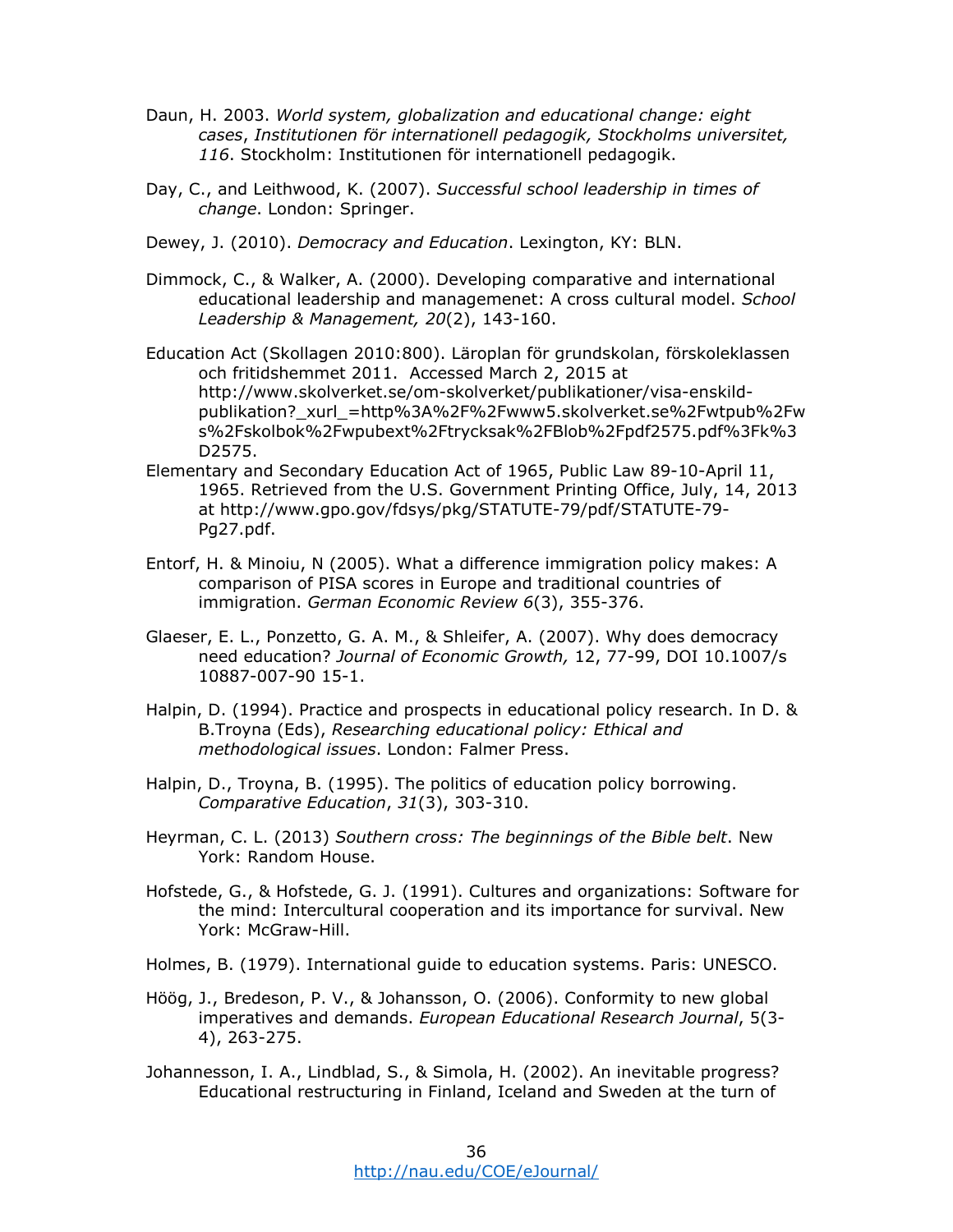the millennium. *Scandinavian Journal of Educational Research* 46 (3), 325-340.

- Johansson, O. (2004). A democratic, learning and communicative leadership? *Journal of Educational Administration, 42*(6), 697-707.
- Johnson, L., Moller, J., Ottesen, E., Pashiardis, P., Savvides, V., & Vedoy, G. (2011). Leadership preparation for culturally diverse schools in Cyprus, Norway, and the United States. In R. M. Ylimaki, & S.I. Jacobson (Eds.), *US and cross-national policies, practices*, and preparation: studies in educational leadership (pp.153-178). NY: Springer.
- Ladner, M., & Myslinski, D. J. (2013). Report card on American education: Ranking state K-12 performance, progress, and reform. Washington, D. C.: American Legislative Exchange Council.
- Leithwood, K., & Prestine, N. (2002). Unpacking the challenges of leadership at the school and district level. In J. Murphy, ed., *The educational leadership challenge: Redefining leadership for the 21st century*. Chicago, Illinois: National Society for the Study of Education.
- Lgr11. (2011). *Läroplan för grundskolan, förskoleklassen och fritidshemmet*  [Curriculum for the compulsory school, the pre-school class and the after school centre] Stockholm: Fritzes
- Lindblad, S., Lundahl, L., Lindgren, J., & Zachari, J. (2002). Educating for the new Sweden? *Scandinavian Journal of Educational Research,* 46 (3), 283- 303.
- Merchant, B.; Johansson, O., Arlestig, H., Garza, E., Tornsen, M., Murakami-Ramalho, E. (2012). Successful school leadership in Sweden and the U.S.: Contexts of social responsibility and individualism. International Journal of Educational Management 26(5), 428-441. DOI: 10.1108/09513541211240228.
- Moos, L., & Johansson, O. (2000). *Skoleledelse i Norden : en kortlaegning af skoleledernes arbejdsvilkår, rammebetingelser og opgaver : en rapport til Nordisk Ministerråd*. København: Nordisk Ministerråd
- Moos, L., & Møller, J. (2003). Schools and leadership in transition: the case of Scandinavia. *Cambridge Journal of Education, 33*(3), 353-370.
- Moos, L., Møller, J., & Johansson, O. (2004). A Scandinavian perspective on educational leadership. *The Educational Forum, 68*(3), 200-210.
- Murakami, E., Törnsén, M., & Pollock, K. (2014). School principals' standards and expectations in three educational contexts. Canadian and International Education Journal 43(1), Article 6. Available at: http://ir.lib.uwo.ca/cie-eci/vol43/iss1/6.National Center for Education Statistics, "Condition of Education 2011," 2011.
- Murakami-Ramalho, E., Arlestig, H., & Törnsén, M. (2011). Successful principal leadership in Sweden and the United States: Importing and exporting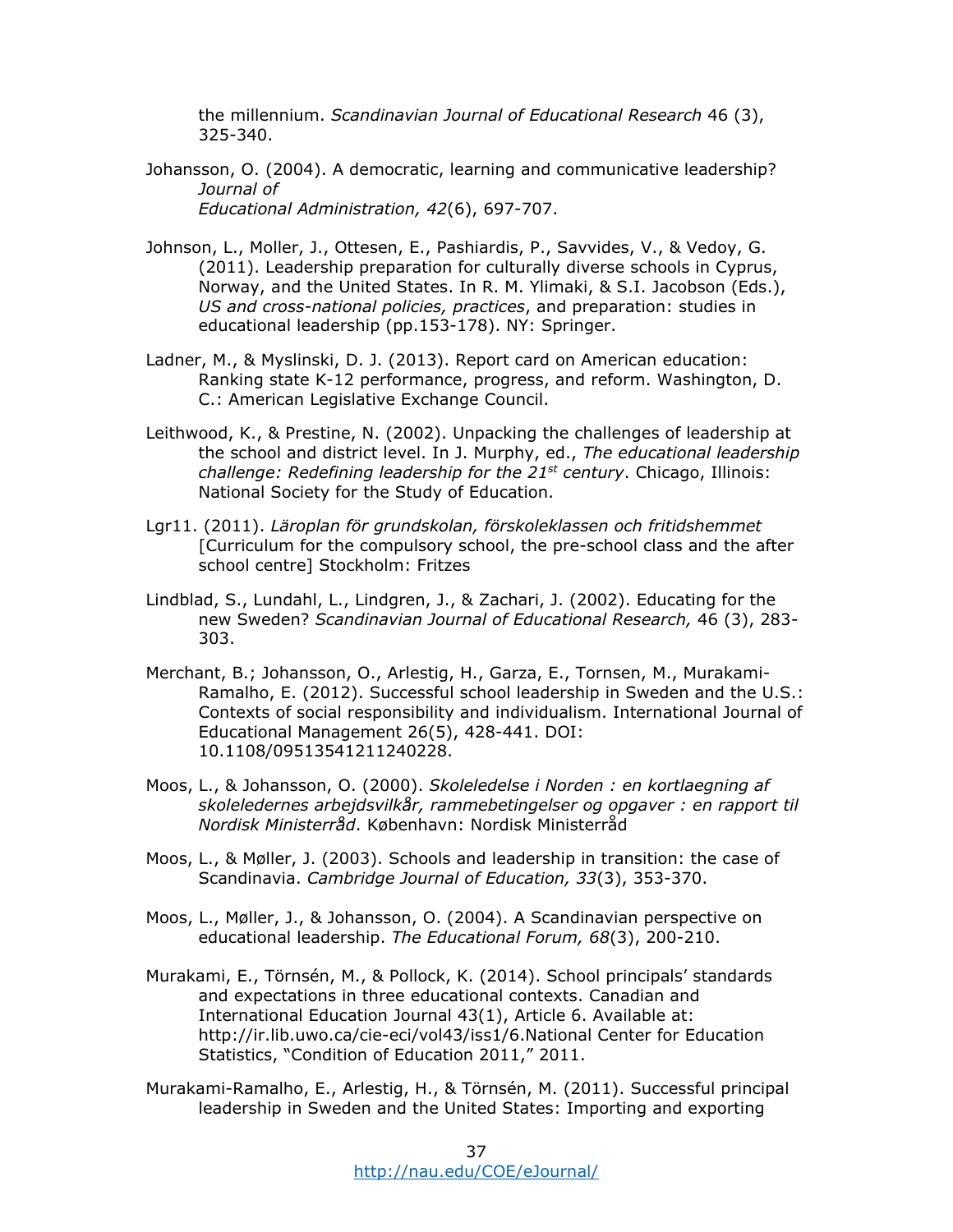educational leaders' knowledge of high-stakes testing. International Studies in Educational Administration, 39(2), 97-112.

- Murakami-Ramalho, E., Byng, J. M., Garza, E., Thompson, D. (2010). Reforming preparation programs for leadership improvement: The case of Texas. *Journal of School Leadership*, *20*(4), 404-424. DOI: 201018212809002.
- National Center for Education Statistics (2013) . Overview of the Program for International student Assessment (PISA). Accessed December 2, 2013 at http://nces.ed.gov/surveys/pisa/.
- Nichols, S. L., & Berliner, D. C. (2007). Collateral damage: How high stakes testing corrupts America's schools. Cambridge, MA: Harvard Education Press.
- Noah, H. J. & Eckstein, M. A. (1969). *Toward a Science of Comparative Education*. London: Macmillan.
- Oftedal Telhaug, A., Mediås, O. A., & Aasen, P. (2006.). The Nordic model in education: Education as part of the political system in the last 50 years. . *Scandinavian Journal of Educational Research, 50*(3), 245-283
- Phillips, D., & Ochs, K. (2003). Processes of policy borrowing in education: Some explanatory and analytical devices. *Comparative Education, 39*(4), 451- 461.
- Phillips, D. (2005). *Policy borrowing in education: Frameworks for analysis*. In J. Zajda, ed., International handbook on globalisation, education and policy research (pp. 23-34). NY: Springer.
- Popkewitz, T. S., & Lindblad, S. (2004). *Educational restructuring: international perspectives on traveling policies*, *International perspectives on educational policy, research, and practice*. Greenwich, CT: Information Age Publishing.
- Padilla, R. (1992). Using dialogical research methods to study Chicano college students. *The Urban Review, 24*(3). 175-183. DOI: 10.1007/BF01108491.
- Ragin, C. C. (1987). *The comparative method: Moving beyond qualitative and quantitative strategies.* Berkeley, CA: University of California Press.
- SFS 2011:183. Kap.2, §3. Förordning om befattningsutbildning för rektorer och annan personal med motsvarande ledningsfunktion i skola, förskola och fritidshem samt fortbildning för rektorer. (National ordinance 2011:183 on training and professional development for principals and persons with similar leadership positions in school, pre-school and leisure time activities).
- Skolverket (2000). Democracy in Swedish education: A thematic presentation of basic values. Sweden: National Agency for Education. Accessed May 3, 2015 at http://www.skolverket.se/om-skolverket/publikationer/visaenskildpublikation?\_xurl\_=http%3A%2F%2Fwww5.skolverket.se%2Fwtpub%2F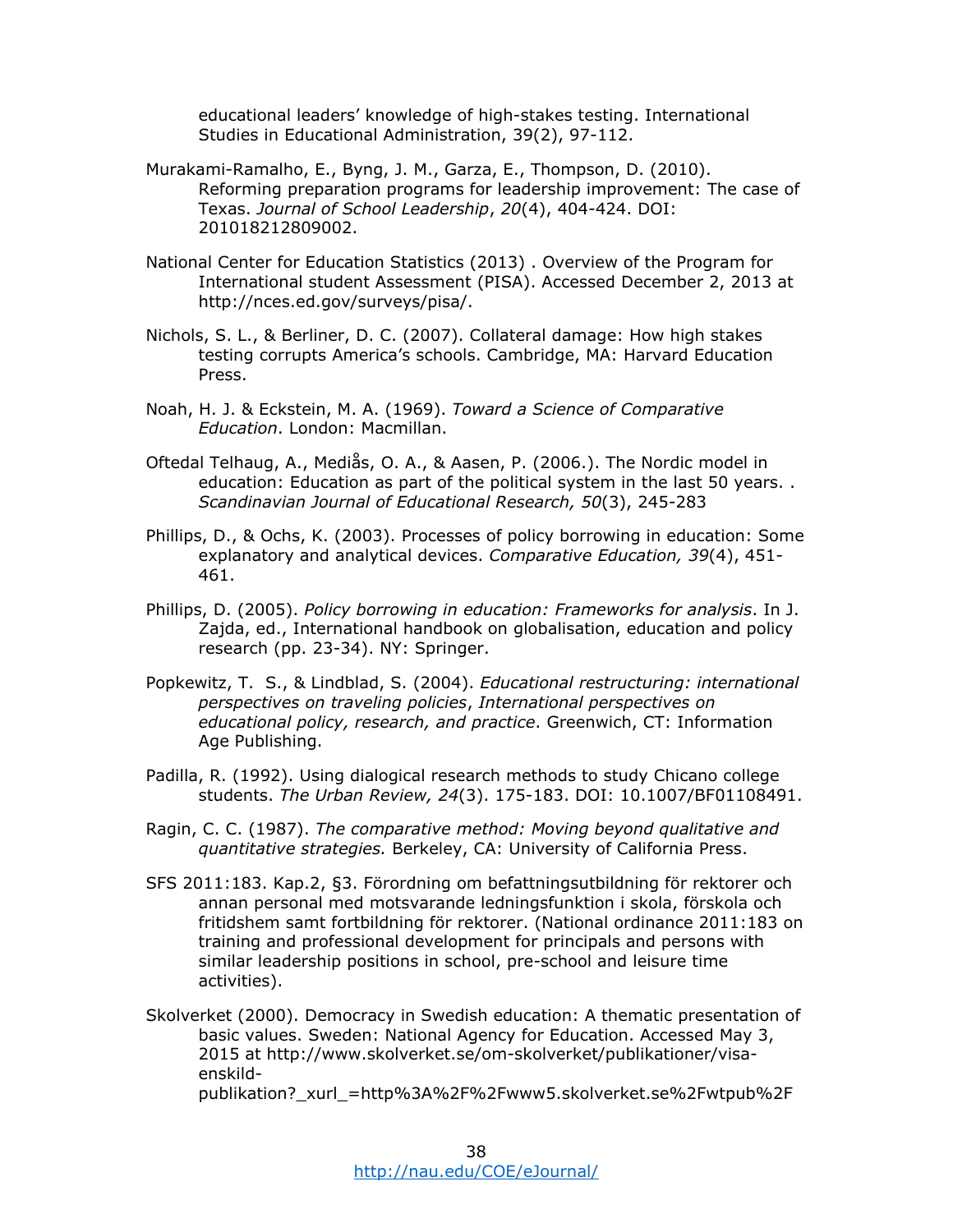ws%2Fskolbok%2Fwpubext%2Ftrycksak%2FBlob%2Fpdf720.pdf%3Fk%3 D720.

- Skolverket (2009). *Måldokument för Rektorsprogrammet*. (National Agency for Education, Goals of the Swedish National School Leadership Program). Retrieved from http://www.skolverket.se/om-skol verket/publicerat/visaenskildpublikation?\_xurl\_=http%3A%2F%2Fwww5.skolverket.se%2Fwtpub%2F ws%2Fskolbok%2Fwpubext%2Ftrycksak%2FRecord%3Fk%3D2254
- Spring, (2006). Pedagogies of globalization: The rise of the educational security state. New York: Routledge.
- Sweden.se (2015). History of Sweden. Accessed May 3, 2015 at https://sweden.se/society/history-of-sweden/.
- Tenuto, P.L. (2014). Advancing leadership: A model for cultivating democratic professional practice in education. SAGE Open, April-June 2014, 1-13. DOI: 10.1177/2158244014530729.
- Theofano, M. (2010). Democratic education in Sweden: A study of democratic values in Swedish elementary schools. Master's thesis, Lund University: Sweden.

Texas Administrative Code (2009). State Board for Educator Certification Title 19, Education, Part 7, Chapter 241, Rules §241.1 to §241.30. Retrieved October 15, 2013, at http://info.sos.state.tx.us/pls/pub/readtac\$ext.TacPage?sl=T&app=9&p\_d  $ir = N&p$  rloc=143652&p\_tloc=&p\_ploc=1&pg=8&p\_tac=&ti=19&pt=7&ch  $= 2418$ rl $= 15$ 

- Texas Administrative Code (2014). Comissioner's rules concerning educator standards. Administrator Standards, Principal Standards. Retrieved January 15, 2015, at http://texreg.sos.state.tx.us/public/readtac\$ext.TacPage?sl=R&app=9&p\_ dir=&p\_rloc=&p\_tloc=&p\_ploc=&pg=1&p\_tac=&ti=19&pt=2&ch=149&rl= 2001.
- Texas Education Agency (2012). Principal standards and appraisal. Accessed February 18, 2013, at http://www.tea.state.tx.us/psa.aspx.
- Texas Education Agency (2012). Principal and Superintendent information. Accessed February 18, 2013, at http://www.tea.state.tx.us/index.aspx?id=5740&menu\_id=865&menu\_id  $2 = 794$
- Texas Education Agency (2013). About TEA. Accessed November 23, 2013, at http://www.tea.state.tx.us/index2.aspx?id=3793.
- Törnsén, M (2009). *Successful Principal Leadership: Prerequisites, Processes and Outcomes*. Department of Education, Umeå University, Umeå, Sweden.
- Törnsén, M. (2010), Keys to successful leadership High support to capable and versatile principals. *Educational Forum,* 74(2), 90-103.